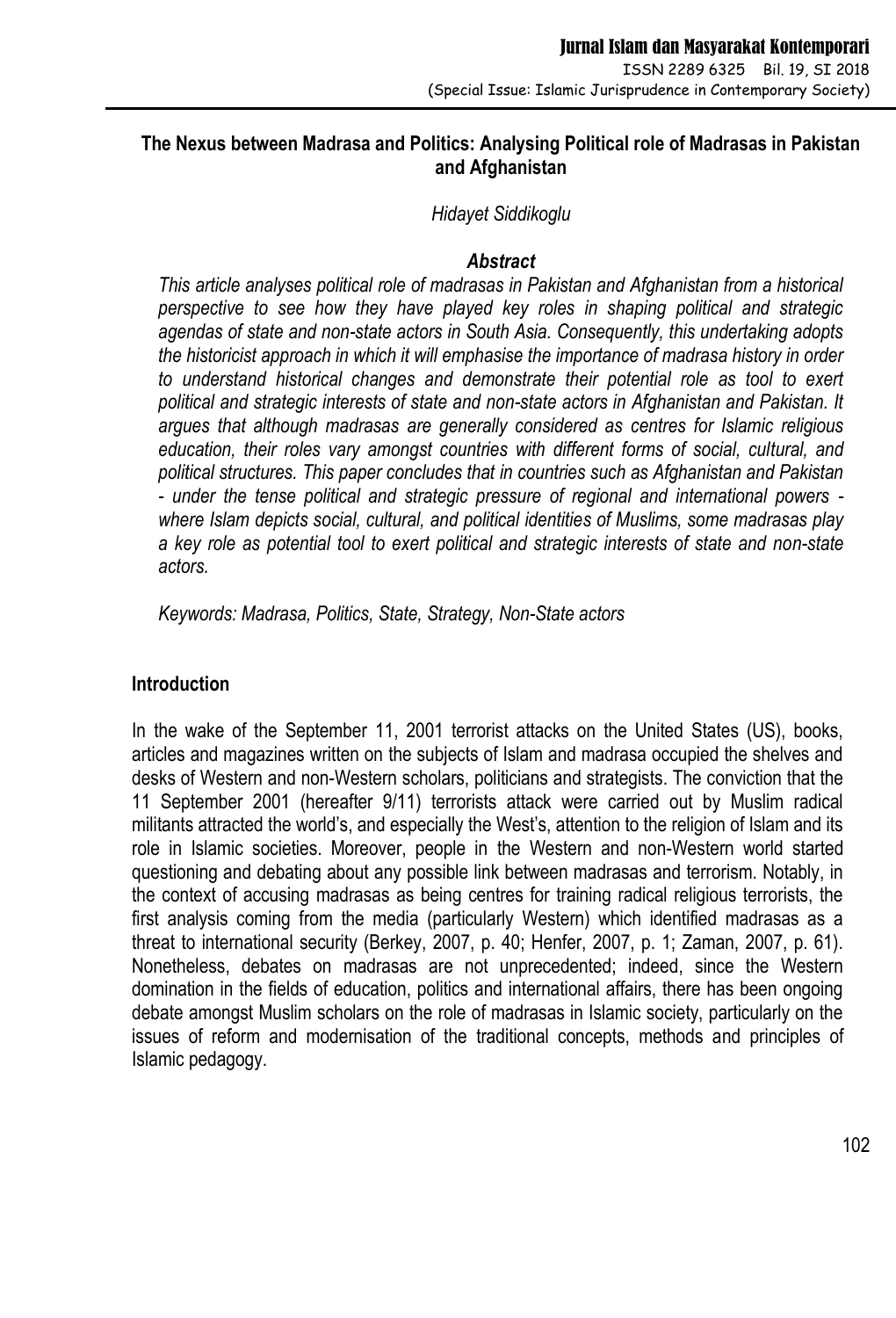This article focuses on changing role of madrasas in Pakistan and Afghanistan, in relation to the way in which some madrasas have become politicised to serve policies and strategies of state and non-state actors. In order to support this argument, this undertaking will look at what is meant by madrasa and what kind of role do madrasas generally play in the Islamic world. It will then follow with assessing on what kind of impacts did British colonial rule have on the traditional roles of madrasas in the Indian subcontinent and how have madrasas responded to Western supremacy in knowledge, science and international affairs. Following this it will examine whether madrasas reserve their de facto importance as surrogates in proxy warfare, as they did during the Cold War, in Pakistan and Afghanistan or have reinstated their traditional role as education centres will be addressed in later part. Here it is important to note that in this article madrasas disregard gender differences (male or female madrasas) and refer to all those institutions that provide Islamic religious education.

This undertaking is based on analytical research framework. It will primarily use secondary source of literature. The most important reason for relying on secondary literature is due to historical analysis of the changing role of madrasas in the Islamic world. This is important to understand how madrasas, particularly in Pakistan and Afghanistan, played key role motivating political movements and violence and also in shaping the strategies and policies of states throughout history. Consequently, this paper adopts the historicist approach in which it will emphasise the importance of madrasa history in order to understand historical changes and demonstrate their potential role in politics and violence.

# **Madrasas in the Islamic world: Background**

For any significant discussion on madrasas, one must understand what is meant by madrasas and also must have knowledge of their historical context in Islamic society. Thus, it is important to give a sort of Islamic epistemological understanding and historical background of the madrasa before analysing its role in the contemporary Islamic world. Islamic epistemology is based upon the Quran and Sunnah (Prophet's tradition). Explaining the importance of the religious ontology, tenets, and Islamic worldview, Seyyed Hussein Nasr, Professor of Islamic Studies, George Washington University, in an interview with Journal of Religion - Adyan, stated that "religion in its universal dimension and… teachings provides crucial help in gaining …total reality of the natural environment and…help us… solve… crisis at hand (Nasr, 2013, p. 9). He further elaborated that the very existence of the universe and "its very detail … [is] sign that God has placed in nature precisely to help us to remember him" (Nasr, 2013, p. 8). According to Diallo (2012, p. 175), Islamic epistemology, in practice and theory, "remained intrinsically tied with Islamic education tradition." However, this does not mean to say that Islamic education is merely based on religious curriculum; rather, in addition to religious subjects, madrasa curriculum includes Arabic language (semantics, literature, poetry, morphology) and science subjects (astronomy, anatomy, botany, meteorology, logic) (Diallo, 2012, p. 176). In the context of Islamic epistemology, the very existence of the universe, knowledge and philosophy is rooted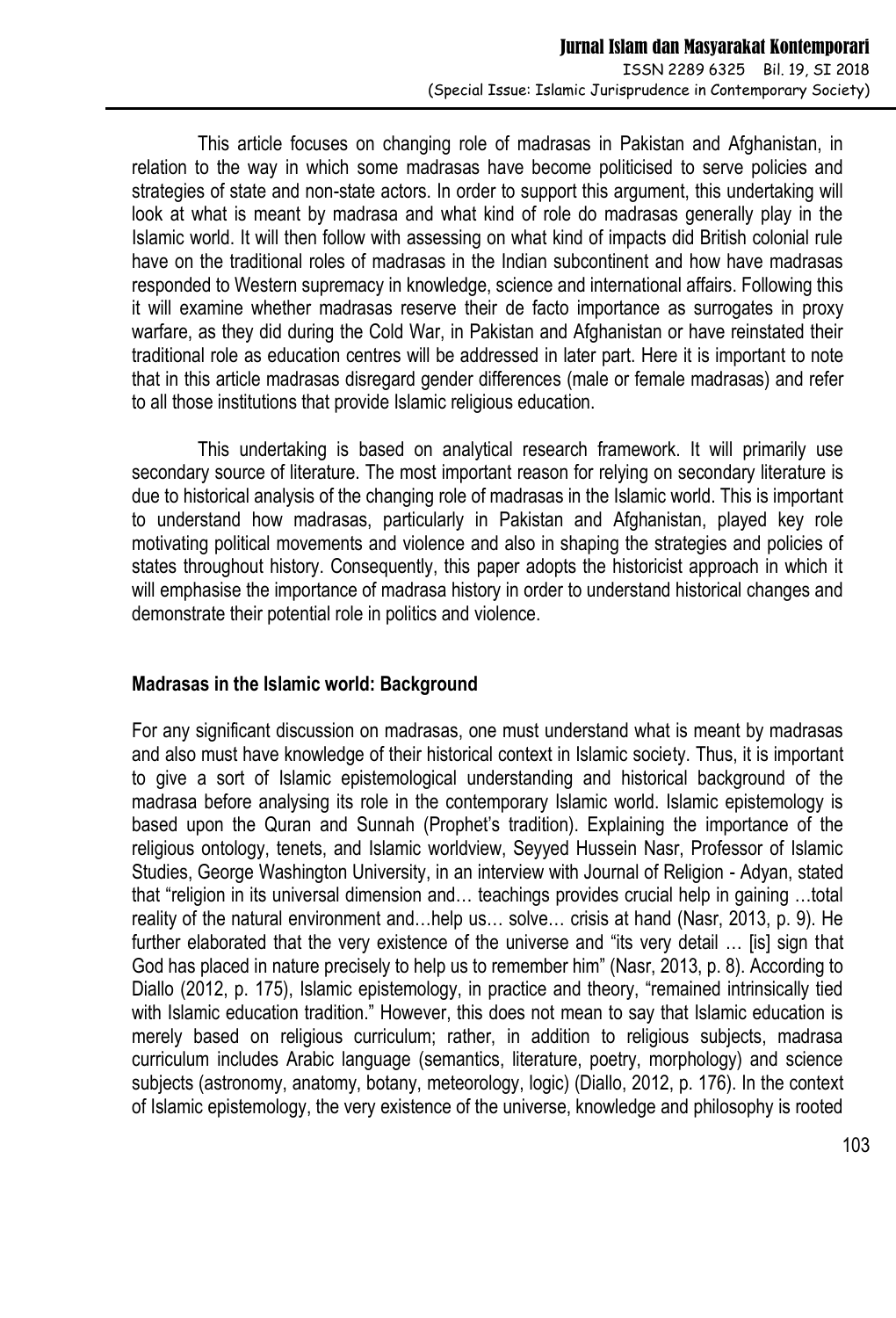in the divinely inspired scripture of Quran. According to the Quran, it is a guide for people, "hudan lin nas", (2:185).

The term madrasa is derived from the Arabic word darsa, meaning lesson. Technically madrasa means centre of education or school. According to Manjurul Haque, the glossary definition of madrasa is the "place at which the act of imparting lesson is performed" (Haque, 2103, p. 11). In the Encyclopaedia of Islam, the term madrasa is defined in both modern and medieval usage. The term madrasa in medieval usage referred to mainly religious college of law, whereas, in modern usage, it refers to colleges or higher institutions where subjects of Islamic science are taught (Bearman, et al., 2000, pp. 231-232). However, in respect to modern usage of the term madrasa, there are different perceptions between Arab and non-Arab Islamic countries. In the Arab world, including Iran, which is a non-Arabic nation, the term madrasa is applied for both general and/or religious educations. In non-Arabic countries, particularly in South Asia, the term madrasa refers to institutions that impart religious education. Given the fact that Muslims practice compulsory religious duties, far'd al-ayn, and sunnah, on a daily basis, such as praying five times a day, fasting for one month during Ramadan (the 9<sup>th</sup> month in the Islamic calendar), and performing funeral prayers and so on, there is a requirement for each Muslim to have basic religious knowledge. Thus, even in most of the taught curricula in general education in the Islamic world, there is at least one compulsory subject of Islamic studies, Islamiyat (Islamic studies) that imparts basic Islamic knowledge. For example, the national curriculum in Pakistan includes one compulsory subject of Islamic studies in primary, middle, secondary and higher secondary education (Nordic Recognition Information Centres, 2006, pp. 9-10). In the same way in Afghanistan, the national curricula comprise one compulsory subject of Islamic studies, diniyat, theology (Samadi, 2001, pp. 40-45). In addition to basic religious knowledge, these subjects, Islamiyat, or diniyat, instruct students how to read and recite the Quran.

Traditionally, Islamic religious and non-religious education were not separated as different institutions, in fact they existed as one institution. However, there were two forms of knowledge in madrasa education, "the transmitted (naqli or manqul) and rational (aqli or maqul)" (Sikand, 2008, pp. 43-51). The naqli or manqul imparted Quran exegesis, ahkam – ul – Quran (legal content of Quran), hadith and fiqh. On the other hand, aqli or maqul dealt with mostly non-religious and scientific studies, such as mathematics, astronomy, philosophy, letters, semantics and poetry. In relation to the ways in which early madrasas taught these subjects, Hefner (2007, p. 6) stated that the pedagogies in early madrasas were performed in informal study circles known as halqa, (circle) which took place under the supervision of shaykhs (scholars) in places such as madrasas, mosques and/or private homes. Nonetheless, it is important to note that the halqa method of pedagogy has remained as one of the most used ways of instruction, particularly in present Afghan and Pakistani madrasas.

Throughout the history of the Islamic world, the Muslim leaders considered madrasas as a very important institution capable of changing the social and political character of an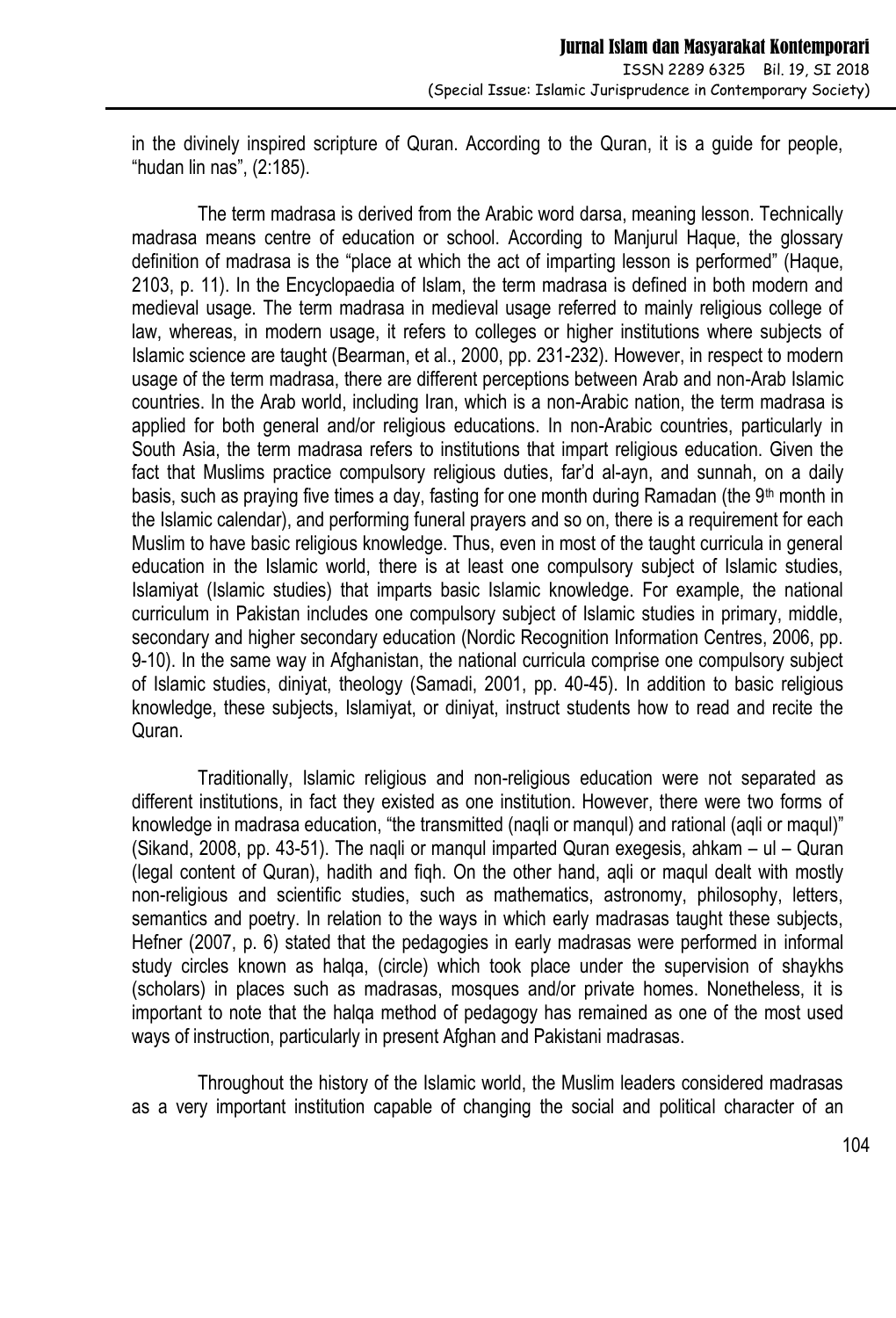Islamic society. According to Henfer (2007, p. 8) "Kings, viziers, and…elites patronised madrasas to demonstrate their own high standing and to ensure that the message coming from the scholarly community remained friendly" (Henfer, 2007, p. 8). In fact, in the context of social structure, politics and religious ideology madrasas began to play an important role between the 8<sup>th</sup> and 9<sup>th</sup> centuries. During this time, great Muslim theologians and philosophers such as Noman Bin Thabit (well known as Abu Hanifa) emerged who followed a different methodological analysis, interpretation of Quran and Sunnah, to traditionalists in Hijaz. Abu Hanifa relied on "Quran, the Sunnah…ijma (consensus), qiyas (analogical reasoning), istihan (legal preference), and al urf (custom) (Ramadan, 2009, p. 54). Iraqi scholars inspired by Abu Hanifa's works followed his way of thought (Ramadan, 2009, p. 41). As a result, a new school of thought, known as Hanafi Mazhab, (Hanafi Sect), developed in the  $8<sup>th</sup>$  century, which, according to Ramadan, was known as a school of opinion (ahl  $-$  al  $-$  ray), and was different to traditionalists who were led by Malik Bin Anas (better known as imam Malik) in Hijaz (Ramadan, 2009, p. 41). Madrasas in Iraq mainly followed Hanafi school of thought, whereas, in Hijaz, madrasas' pedagogy was based on Maliki school of thought. Amongst the students in Hanafi and Maliki madrasas, Ahmed Bin Muhammad Bin Hanbal Abu Abdullah Al – Shaybani (better known as imam Hanbal), and Abu Abdullah Muhammad Bin Idris al – Shafi'I (better known as imam Shafi'i) emerged as well-known Islamic scholars and theologians who interpreted Quran and sunna under distinct school of thoughts, which influenced Muslim scholars in the Middle East, North Africa and became the third and fourth mazhabs, respectively. Throughout the early eras, particularly from the late  $8<sup>th</sup>$  century onwards, madrasas played an important role in presenting legal diversity in Islamic law, dividing Muslims politically, socially and religiously under distinct sects.

Diversity in Islamic law and jurisprudence expanded over time, particularly after 730, in that followers of distinct schools of jurisprudence competed to control the central political power in the Islamic empire (for example, there were a series of rebellions between Kharijiyah (those who first supported Ali, the Prophet's cousin, authority, but later denied) and Shia in Mecca, Medina and Iraq) (Esposito, 1998, p. 17). Although, there were a series of revolts that changed the ruling powers from the Ummiyyads Dynasty, led by Muawiyah Ibn Abi Sufyan, between 661- 680, centred in Syria, to the Abbasid Dynasty (run from Baghdad, Iraq), Islamic geographies continuously expanded and Muslims relatively lived in peace, rituality, tolerance and quest for knowledge. Nonetheless, in the later period, particularly after the  $17<sup>th</sup>$  century Muslims of different schools of thought, tribe and background fought for greater political power. The decline of the Islamic world and the emergence of a powerful West was a sign of a paradigm shift in international politics in the early  $18<sup>th</sup>$  century. According to Esposito (1998, p. 43) the decline "reversed the relationship of the Islamic world to the West – from…expanding offensive movement to a defensive posture." The Islamic world's response to the Western domination was diverse, some decreed holy war, jihad, (for example, in the Indian subcontinent, Afghanistan) calling "cooperation with the West or adaptation of its culture as betrayal and surrender" while others followed the West in modernising their politics, law and education (Esposito, 1998, p. 44).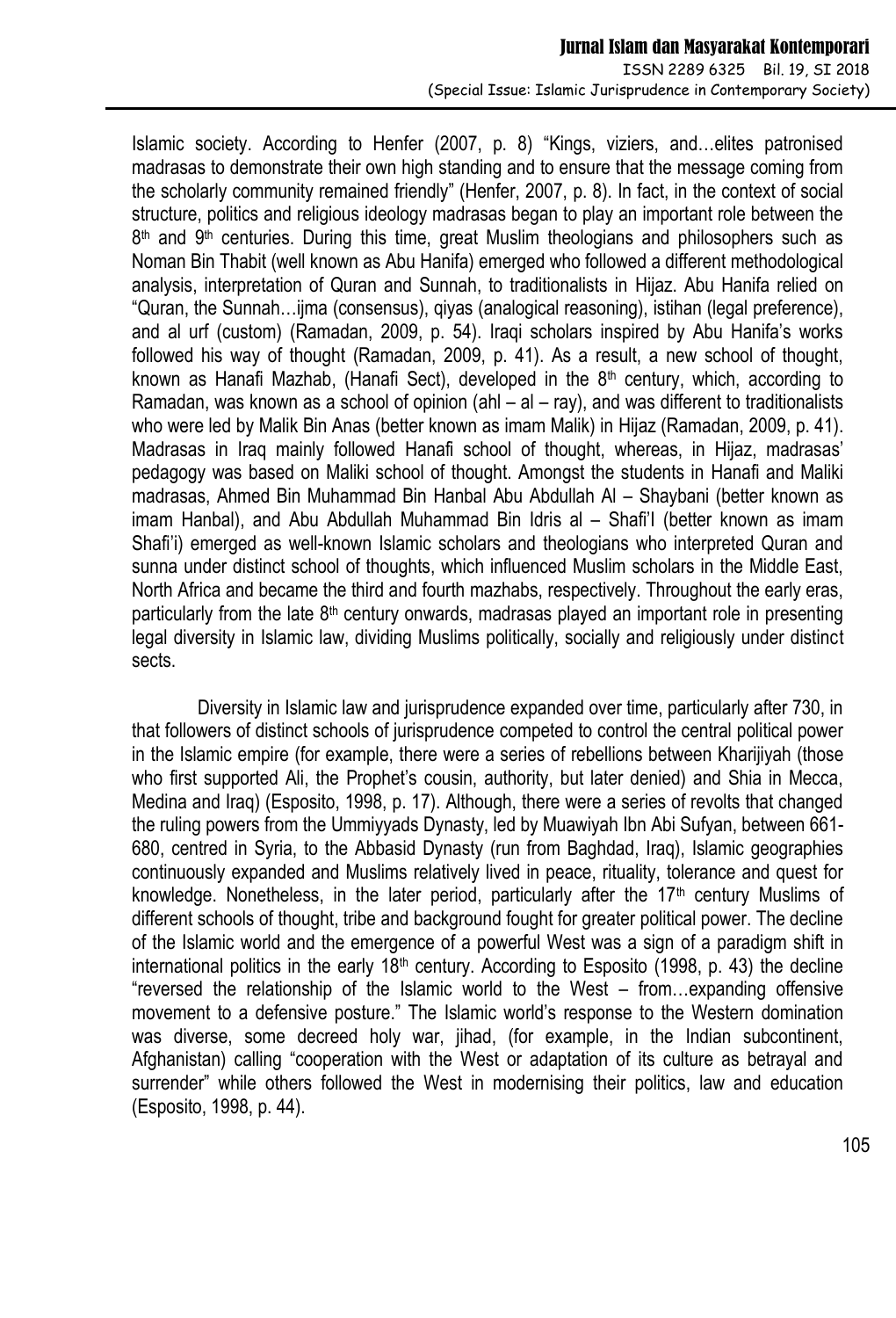It is important to emphasise that after the Western domination in international affairs, particularly in knowledge and advanced science, the educational reform in Islamic world took place in two ways. The Islamic states, such as Turkey and Iran that Western imperial powers had failed to colonise followed the Western model of education. For example, Sultan Abdülhamid II, the ruler of the Ottoman Empire from 1876 to 1909, merged the European model of educational programmes with the conventional Ottoman educational system (Islamic studies and Ottoman history) in Turkish madrasas (Henfer, 2007, p. 14). However, after the declaration of the Republic of Turkey on 29 October 1923, by Mustafa Kemal Atatürk, the entire religious pedagogy was eliminated from general education (Henfer, 2007, p. 15).

The rise of Western industrialisation, which started with the British Industrial Revolution in the  $18<sup>th</sup>$  century (Dean, 1996, p. 14) not only transformed economies, societies and politics in Europe, but also, in respect to education, it was a paradigm shift that changed the centre of education and knowledge from the Islamic to the Western world. According to Phyllis Dean, the British Industrial Revolution was rooted in transformation of state power from totalitarianism (king, religious leader, Puritan, Catholic) to "English aristocracy", which was known as the Glorious Revolution, which resulted in the establishment of a new form of government, in which decisions of national interest (economic, implementing legislation, waging wars) were taken by the House of Commons, an elected body (Dean, 1996, p. 20), not the king or a religious leader. This development detached religion from politics in Britain. The rest of Western Europe, such as France and Belgium, followed the British industrial path. By 1913, states outside the European boundaries, such the US, Russia and Japan, had acquired industrial techniques and brought essential reforms to their constitutions in order to compete with the advanced European states (Frieden, 2007, p. 59). The revolution came with the arrival of the British Empire in the Indian subcontinent in the late 18<sup>th</sup> century. In this context, most of the Islamic nations failed to acquire technological advancement, particularly in restructuring and reforming political and educational systems. Nonetheless, some Islamic countries, such as Turkey and Iran, found educational backwardness and flaws as reason for their defeat by the advanced West. However, in countries such as India Muslims believed that "Muslim decline had been believers' neglect of God's law" (Henfer, 2007, pp. 17-19).

The British colonisation of the Indian subcontinent, according Haque (2013, p. 12), meant the devastation of the "social, economic, cultural and emotional domain of Muslim communities [and in the context of education the reform in madrasa was the] bitter taste of change." It is important to note here that the British control of the Indian subcontinent was not a bloodless transformation of power from Muslim rulers to English colonial powers. Rather, Muslim scholars and ulema attempted a failed revolt by decreeing jihad against the British occupying forces in 1857 (Noor, et al., 2008, p. 15). According to Henfer, this divided Muslim scholars into two groups and some started appealing to incorporate to "European arts, science, and etiquette [whereas others such as Ahl-i-Hadis, rejected to cooperate with the British] insisting that the only path forward was a…commitment to the law… of Quran and Hadith (Henfer, 2007, p. 19). For Muslim modernists in the Indian subcontinent, Islamic decline was "a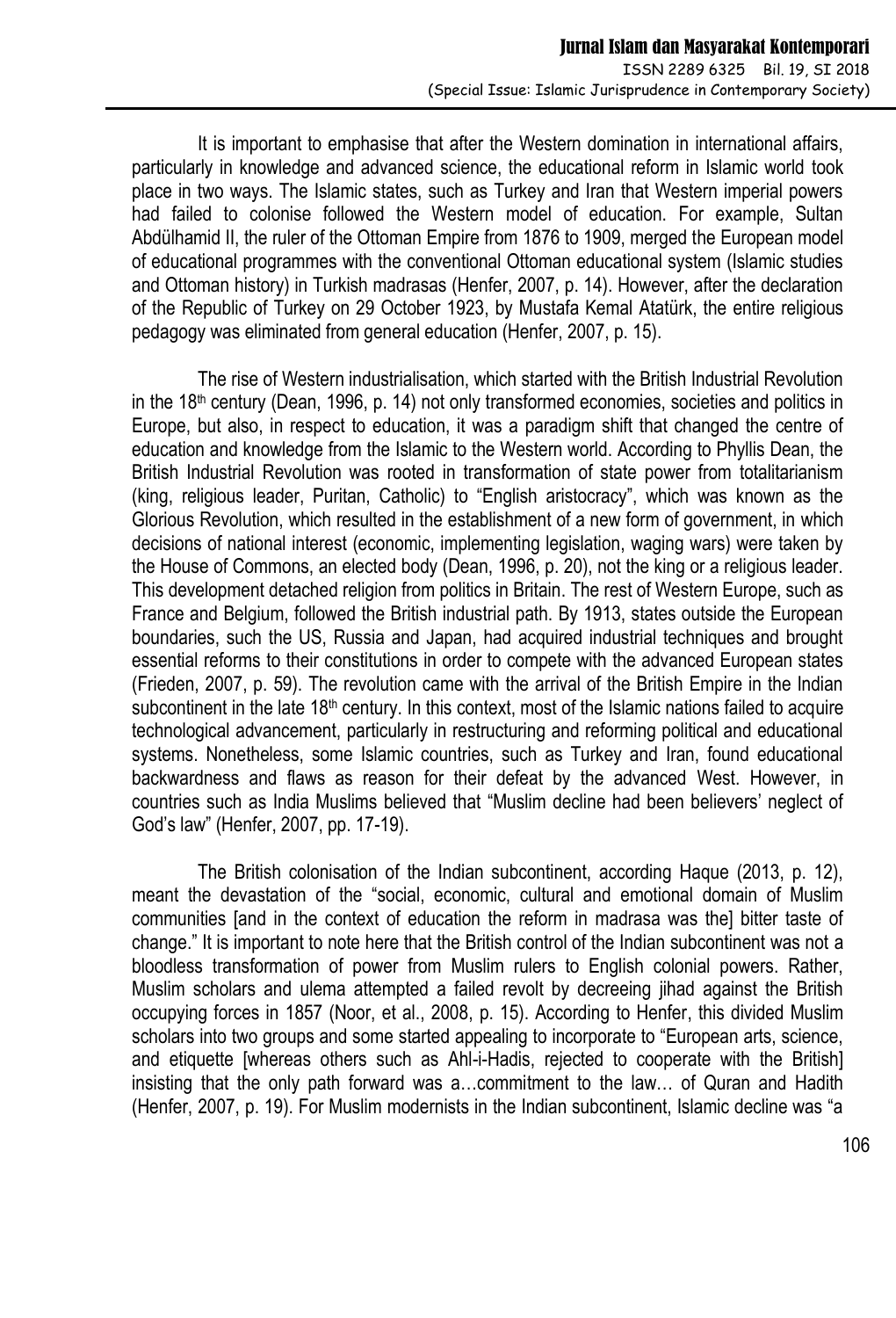sign that Islam was not being correctly understood and practiced" (Esposito, 1998, p. 55). To adapt to the new environment, madrasas were forced to "reorganise dramatically" (Bano, 2007, p. 48). Those who incorporated with modern advanced European science adopted a Western style of education. For example, Sayid Ahmad Khan (1817-1898) founded the Scientific Society in 1864 and established Muhammadan Anglo-Oriental College at Aligarh 1874, which was modelled on Cambridge University (later named as Aligarh Muslim University in 1920) (Esposito, 1998, p. 55). Further, Khan published Tadhib al-Akhlaq (Refinement of Conduct), which provided "modernist Islamic perspectives on a wide range of subjects" (Esposito, 1998, p. 56).

In the same way, some reformists, such as Shah Wali Allah and Shah Abdul Aziz, who rejected medieval interpretation (Esposito, 1998, p. 90), formed a new madrasa under the British Empire, known as Dar –ul – Ulum, built in 1867 in Deoband town (today the madrasa is better known as Dar – ul – Ulum Deoband or Deobandi madrasa), in the Saharanpur district of Uttar Pradish India (Noor, et al., 2008, p. 15). Notably, one of the important madrasas that reorganised its pedagogy and curriculum based on the Western model was Nadwat – I – Ulema in Lucknow. According to Esposito, Nadwat  $-1$  – Ulema was one of the leading madrasas in India that "accepted British patronage and even tried to integrate Western discipline into their traditional Islamic curriculum" (Esposito, 1998, p. 90). However, it is important to emphasise that there was a distinction made during the colonial era between religious and non-religious education, the former known as "personal" and the latter as "public or general" education (Alam, 2002, p. 2124). According to Alam, the colonial judgement of religious school as personal resisted government control over madrasas; this kind of phenomenon served the interests of ulema as "they were able to engage in the hegemonic representation of the masses [and also provided madrasas with the authority to control or] exercise power and hegemony over Muslim masses in India" (Alam, 2002, pp. 2124-2126). Since then, once again, madrasa have started playing a greater role in Muslim communities in the Indian subcontinent.

The Deobandi madrasas were, academically, the most important and politically the most significant in South Asia (Zaman, 2007, p. 63). Although, in a short period of time, Dar – ul – Ulum Deoband became one of the prestigious centres for Islamic studies with fast growing branches all across the Indian subcontinent, some Muslim scholars were opposed to adopting a Western system of education or importing a foreign syllabus into madrasa curriculum and remained opposed to reform based on two particularly important understandings. First, Ulema consider Islam "ultimate truth" and believe that madrasas had produced renowned scholars throughout history, thus, any reform is "regarded as sign of weak faith and …straying from the path that the elders of the past have trod"; second, they see reform "as interference in …their own territory" (Sikand, 2008, pp. 33-34). British colonial rule intensified already existing religious sectarianism amongst Muslims in South Asia. According to Zaman (2007, p. 63) "new Westernised Muslim elites were more suspicious of ulema than were the colonial officials,… [and] ulema saw themselves as ... religio-political leaders."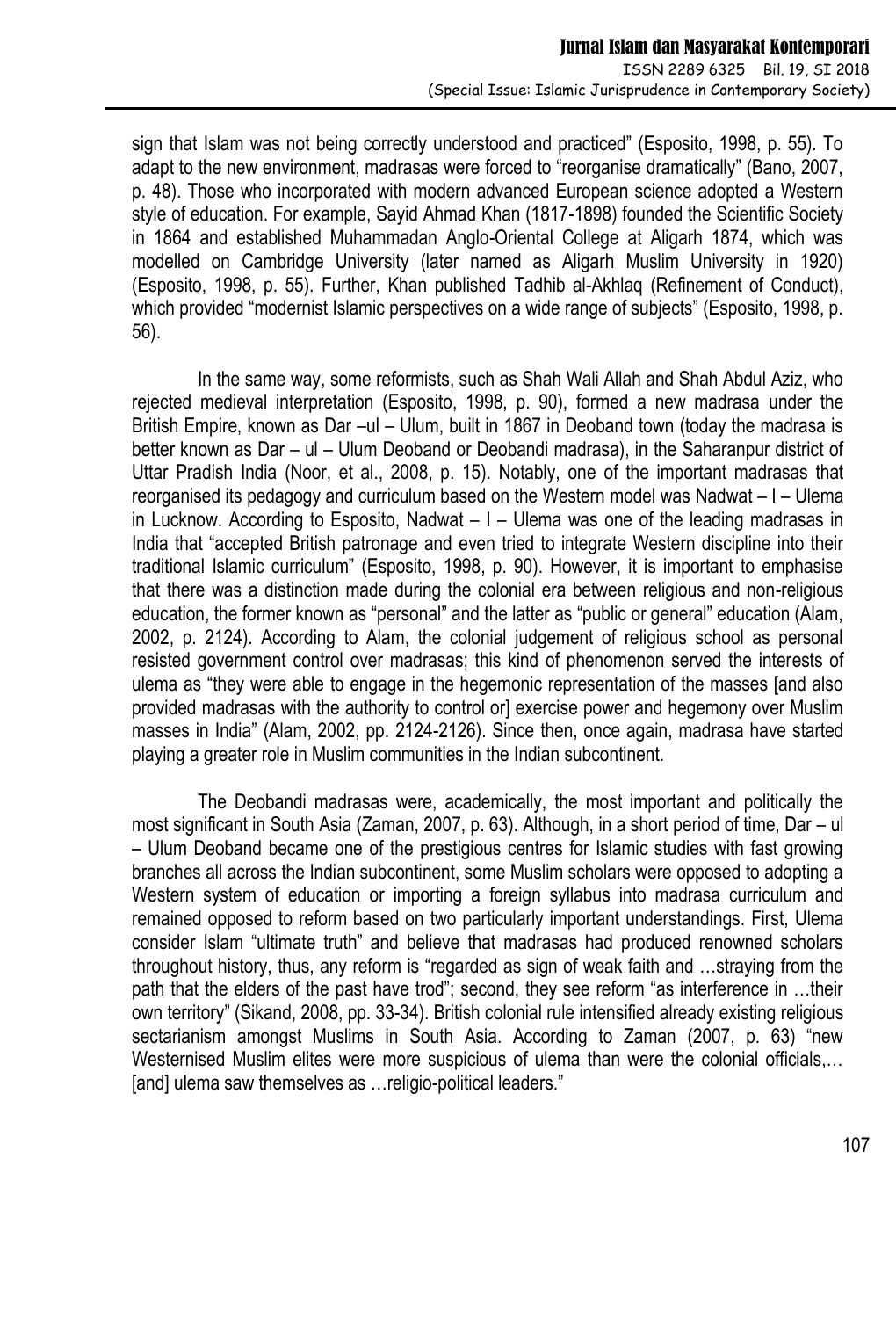However, Indian Muslims' incorporation with the British waned with the incident wherein the British rulers destroyed a place used for ablutions before praying in the mosque in Kanpur in 1913 (Esposito, 1998, pp. 90-91). Some ulema propagandised the incident as " Islam in danger" and decreed for jihad against British colonial rule (Esposito, 1998, p. 91). In addition, this incident amalgamated ulema of different schools of thought and madrasas along with Westernised Muslim elites to form a united political movement against the British Raj. Notably, in this regard, one of the first institutional supports came from the Jamiat i-Ulama  $-1$  – Hind (The Organisation of Indian Ulema) (Esposito, 1998, p. 92). Thus, in the context of the first political movements for Indian independence, it can be said that madrasas played a key role in political movements against British colonial rule. In other words, madrasas were important institutions for awakening and motivating Indian Muslims under religious rhetoric of advocating revival of a caliphate in the Indian subcontinent and defending Islam against British colonial oppression.

However, after the British withdrawal from the Indian subcontinent in 1947, madrasas became completely detached from Indian politics. A resolution passed by Jamiat i-Ulama – I – Hind and the first Education Minister of India, Abul Kalam Azad, a Muslim scholar and politician, declared that Muslim organisations, including madrasas, "would be religious, cultural and educational" (Metcalf, 2007, p. 92). In the absence of an Islamic state, madrasas preserved their autonomous states, fearing that any affiliation with and interference from Indian states would endanger the Islamic norms, culture and identity. Absence of official engagement resulted in the development of diverse schools of thought and Islamic orientations. According to Metcalf (2007, p. 94), most of the madrasas in India are linked to a distinct sect, such as Deobandi or Ahl – I Sunnat wa'l –Jama'at, Ahl – I hadith, Ahmadi, Ithna Ashari (Twelvers), and Ismailis. This is not to say that all madrasas are not unregistered, there are a few madrasas, particularly those that have adopted a modern system of pedagogy, such as Jamia Islamia in Varanasi, and some of the Ahl – I Hadith madrasas, that are registered under the Indian Board of Education (Metcalf, 2007, pp. 96-97). In present India, registered madrasas (registered with the Board of Education) pursue a similar general school syllabus alongside the religious pedagogy. Those students who want to continue with religious education enrol in Dar –  $ul -$ Ulums and Jamiyas (names applied to some higher religious institutions in some regions of India, such as Kerala (Metcalf, 2007, p. 98) and those who would prefer to continue with scientific non-religious education enrol at the universities. Although, after the 9/11 terrorist attacks, madrasas in India, likewise in other Islamic countries around the world, attracted attention, particularly from the media, suspecting madrasas as centres for training jihad and Islamic terrorism, contemporary madrasas in India generally remained as institutions that provide basic education (religious and non-religious) with the aim to preserve Islamic identity and culture (Metcalf, 2007, pp. 91-100).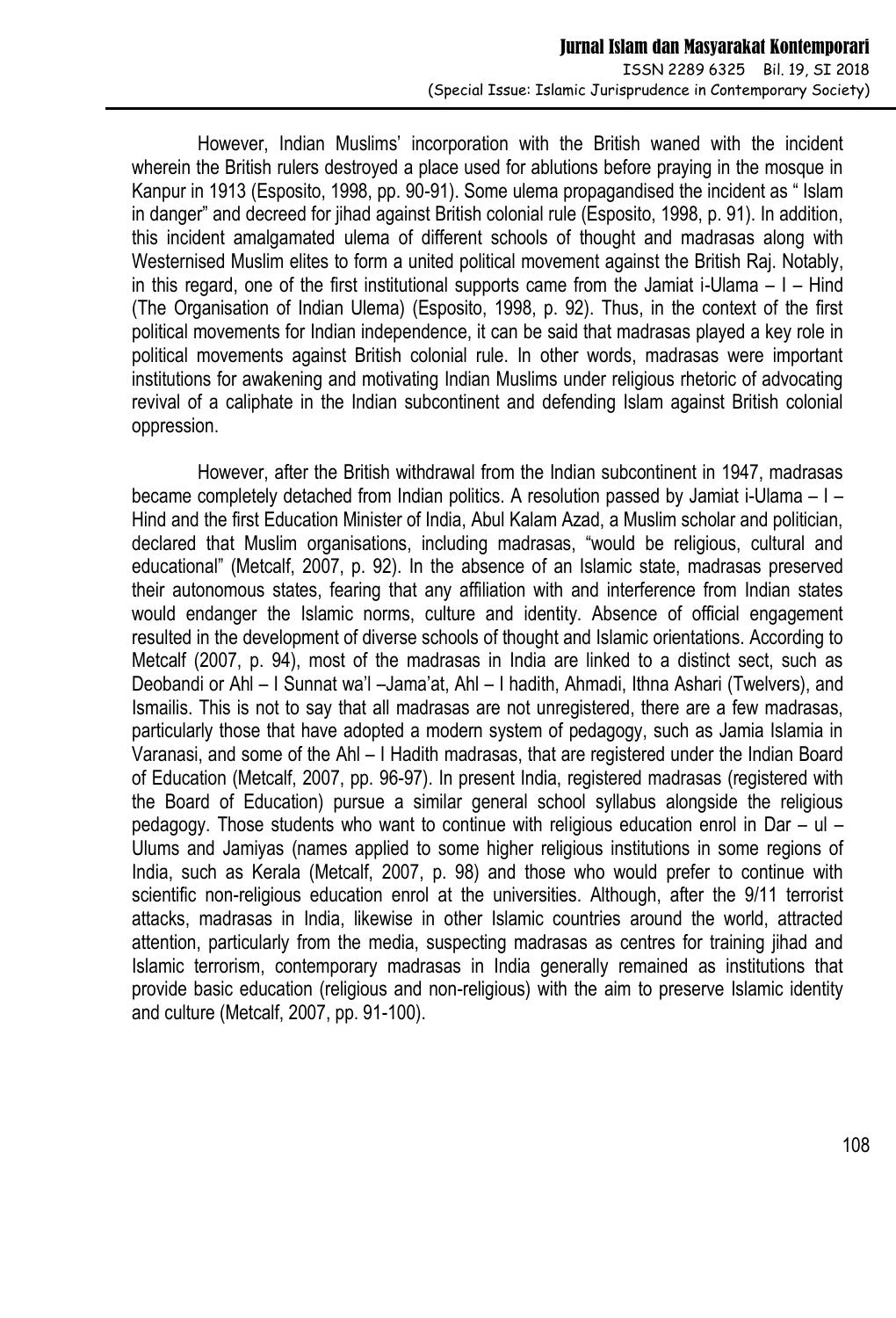### **Role of Madrasas in Pakistan**

Religious language, symbols and slogans, such as "Islam in Danger' and the traditional battle cry "Allahu Akbar" become an integral part of the Muslim League's political ideology and rhetoric. Local religious leaders and mosques played an important role in bringing the mass of Muslim peasants and artisans into the Pakistan Movement (Esposito, 1998, p. 96).

Prior to the British withdrawal from the Indian subcontinent, madrasas remained a focal point of religio-political rhetoric to pursue political objectives for the Muslim politicians and religious leaders. It is important to note that Indian ulemas had not unanimously supported the notion of creating a separated nation state for Indian Muslims. Some Muslim scholars, such as Abul Kalam Azad, denounced the notion of nationalism, saying that it contradicts the idea of "Islamic universalism" (Esposito, 1998, p. 94). However, a fair number of the religious scholars, particularly from the Deobandi group, supported the political movement under the All India Muslim League to create an independent nation state for Indian Muslims. Finally, under a massive religio-political movement led by the Jamiat  $-e$  - Ulema – e – Islami, a separate Deobandi group that supported the Pakistan Movement, and the All India Muslim League, the Islamic Republic of Pakistan was created as a nation state for Indian Muslims on 14 August 1947. This phenomenon resulted in the newly independent Islamic Republic of Pakistan receiving a large number of Deobandi madrasas at the time of the Partition (Bano, 2007, p. 49). It is important to discuss the potential role and importance of religious identity, as well as the role of religious institutions, in the process of state building in the newly independent nation of Pakistan. In contrast to India, Pakistan's religious scholars, ulema, preserved their de facto role in the politics, society and cultural identity of Pakistan. According to Esposito (1998, pp. 117- 118), religious leaders and secular politicians and policymakers debated for nine years to draft the first national constitution of Pakistan in 1956. Some of the remarkable provisions of the constitution were: the Islamic Republic of Pakistan is based on Islamic beliefs, thus, the head of state must be a Muslim (Part IV, Article 32); reforming Islamic society under Islamic principles (Part XII, Article 97); and "no law contrary to Quran and Sunnah of the Prophet could be enacted (Article 198)" (Esposito, 1998, p. 118).

Political and social identity in Pakistan developed alongside the power struggle between secular and religious parties. Pakistani modernists and seculars have always tried to establish a secular authority to govern the state. Notably, there were some attempts by Pakistani leaders, such as that by President General Ayub Khan (1958 – 1969) to reform the constitution, known as Constitution 1962, in which Islamic provision was omitted from the Republic of Pakistan (Esposito, 1998, p. 121) However, an angry backlash from the public, forced policymakers to redraft this as the Constitution of 1963 in which Islamic provision was restored (Esposito, 1998, p. 121). In the same way, Zulfikar Ali Bhutto, who was the President (1971 – 1973), and later Prime Minister (1973 – 1977), of Pakistan attempted to control madrasa under reform initiatives in which non-religious subjects, such as English and mathematics, were supplemented in madrasa curriculum (Bano, 2007, p. 50: Zaman, 2007, p.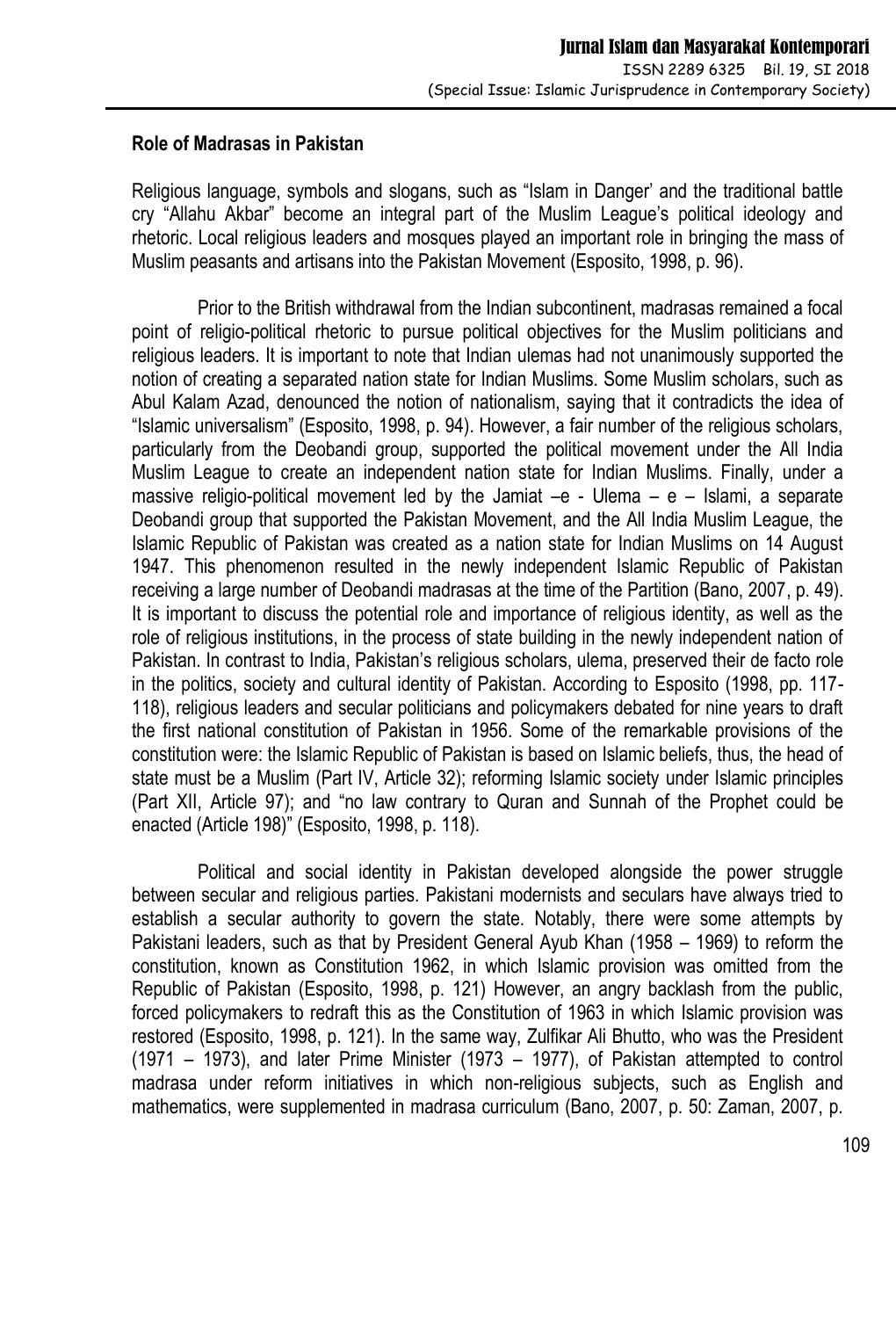77). Although Pakistan had inherited its governing institution from British India, it failed to pursue a Westernised secular path. Notably in this context, the failed attempts to modernise Islam by Bhutto and Ayub Khan, the most influential leaders in Pakistan's political history, and follow a secular path was an example that showed the potential role of religious leaders in Pakistan's politics. According to Bano (2007, p. 50), the state of Pakistan avoided clashing with ulema, "who commanded respect within certain constituencies." This phenomenon coerced political leaders to demonstrate political policy, and their party agendas, under religious justification. For example the Pakistan People's Party's (PPP) policies, such as nationalisation and land reform, were advocated in the religious language of "Musawat-i-Muhammadi (the Equality of Muhammad) and Islamic Musawat (Islamic Equality)" (Esposito, 1998, pp. 172-173; Mandaville, 2007, p. 170). This shows how madrasas and their affiliates, ulema and shaykhs, had established a strong cadre in legislation, policymaking and the political affairs of the country. Thus, in contrast to India, ulema and their associate madrasas have been playing a key role in building the culture, society, strategy and political identity of Pakistan. One of the important developments in this respect was the formation of the Islamic political parties, such as Jamiat – e – Ulema – e – Islam, and Jamiat – e – Ulema – e – Pakistan, which, according to Esposito, provided "organised outlets" for Pakistani ulema (Esposito, 1998, p. 120). Under a grand religious campaign led by JI against the secular Bhutto in the 1977 election, a united religious political movement called the Pakistan National Alliance was formed. Although Bhutto won the election, the religious rebellions demanding for "true Islamisation," continued even after the elections (Mandaville, 2007, p. 172). These religious movements fostered a bloodless martial law by the military in 1977. This part is important for the purpose of this paper, given the empowerment of Islamism, particularly in the context of the formation of hundreds of new madrasas under different schools of thought and their role in the domestic and foreign policies and strategies of Pakistan.

General Muhammad Zia – Ul – Haq, who was appointed by Zulfikar Ali Bhutto, the then Prime Minister of Pakistan, as Chief of Army Staff in 1976, was well known for his personal piety and strong affinity with Islam. In a military coup d'état in 1977, General Zia– Ul – Haq came into power in Pakistan. Under General Zia's rule, Pakistan's cultural, social and political identity transformed drastically. Moreover, Zia's policies continuously influenced Pakistan's society, culture, religion and politics over the coming decades. Zia's doctrine, "System of the Prophet" or Nizam-i Islami (Islamic Order), attracted religious leaders, in particular JI, who zealously supported Zia's Islamic agenda. Under Nizam-i Islami doctrine, Zia imposed some fundamental religious laws, such as Shari'ah Courts being formed to observe and verify whether the laws constituted were in accordance with Islam, such as Zakat (2.5 % tax) levied from all bank accounts in Pakistan; Islamic studies became mandatory at all levels of education (Esposito, 1998, p. 176; Mandaville, 2007, p. 172). According to Rizvi (2000, p. 166), in press conferences and media interviews, General Zia clearly declared that "he would not hand over power as long as the mission of Islamisation and moral renewal of the country was not completed." Ahmad Rashid, a renowned Pakistani journalist and author, finds Zia responsible for the present instability in Pakistan in his book, Descent into Chaos, he states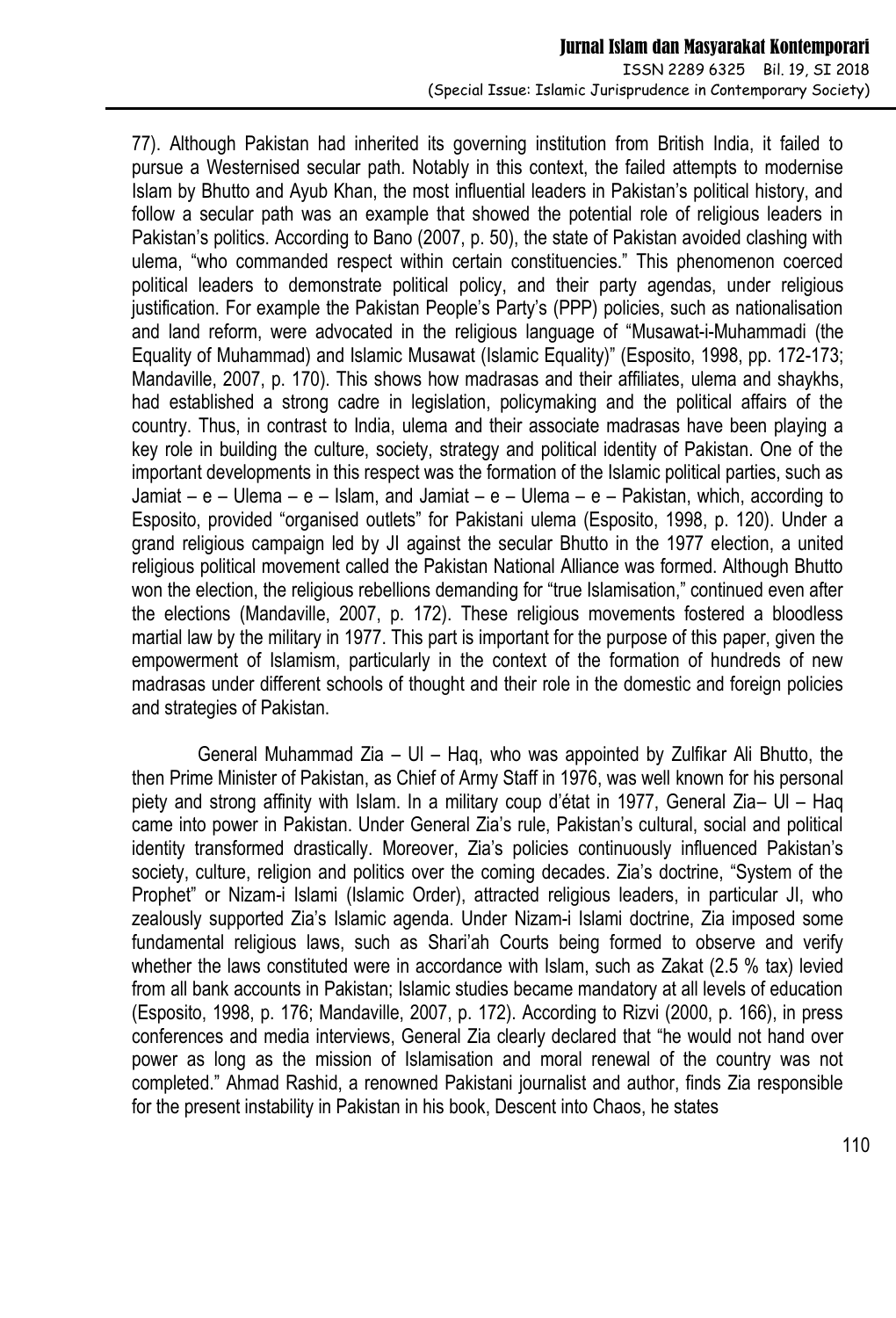[T]he militancy of the religious parties, the mushrooming of madrasas and extremist groups, the spread of drug and Kalashnikov culture, and increase of sectarian violence took place during the Zia era (Rashid, 2008, p. 38).

Two important events in 1979, the religious revolution in Iran that brought religious leader Rohullah Moosavi Khomeini to power and the Soviet invasion of Afghanistan, transformed the fortunes of Zia's regime overnight. The West turned a blind eye to Zia's dictatorship, poor human rights record and his clandestine nuclear weapons programme, under the potential necessities of a Cold War strategy (Rashid, 2008, p. 39). The US Secretary of State, George Pratt Shultz, in his memo to President Reagan, wrote that

President Reagan should " endeavour to convince Zia of his personal interest in these concerns and his sensitivities to Zia's view" Shultz added "We must remember that, without Zia's support, the Afghan resistance, key to making the Soviets pay the price for their Afghan adventure, is effectively dead (cited in Coll, 2004, p. 62).

As a result, Zia received carte blanch from the US to manoeuvre politics, and religion, including supplying arms to Afghan's religiously motivated guerrilla fighters (Afghan Mujahedin) (Coll, 2004, p. 63). In addition, General Zia received \$ 3.2 billion military and economic aid from the US (Rashid, 2008, p. 38). The religious support at home and international support under the Cold War politics led General Zia to seem, on the one hand, a close ally of the West and, at home, a charismatic strong leader. General Zia, along with the chief of the Inter-Services Intelligence (ISI), Lieutenant-General Akhtar Abdul Rahman Khan, choreographed a religious war, a so called Afghan jihad, against Soviet infidels. Under this plan, madrasas mushroomed, particularly along the Afghan borders. The madrasa curriculums "were designed to provide religious endorsement for armed struggle in the defence of Islam", which led hundreds of thousands of Afghani and Pakistani students to participate in jihad against the Soviet and Afghan communist forces in Afghanistan (Zaman, 2007, p.71' Ashraf, 2012 p. 19). According to Coll (2004, p. 61), General "Zia embraced jihad as a strategy…[he considered] "the legions of Islamic fighters on the Afghan frontier…as a secret tactical weapon." As a result, madrasas became a potential tool to exert the political and strategic interest of Pakistan and its Western allies during the Cold War strategies. Nonetheless, Pakistan, regardless of the Cold War politics, was using Islam as a tool for its Afghan foreign policy. Religiously motivated policy towards Afghanistan was a strategy led by Pakistan to distract the notion of Pashtun nationalism, which was a source of a protracted irredentist claim on Pakistan by Afghanistan.

However, internationalisation of the jihad under the Cold War strategy, amplified the strategic impact of the West-supported Pakistani policy in which the religion of Islam was used through distinct madrasas to recruit radical Muslims from all around the world. According to Rashid (2001, p. 130), about 35,000 Muslim radicals from the Middle East, North and East Africa, Central Asia and Far East Asia came to join the Afghan jihad between the 1980s and 1990s. This phenomenon expanded the role of madrasas as important academies that issued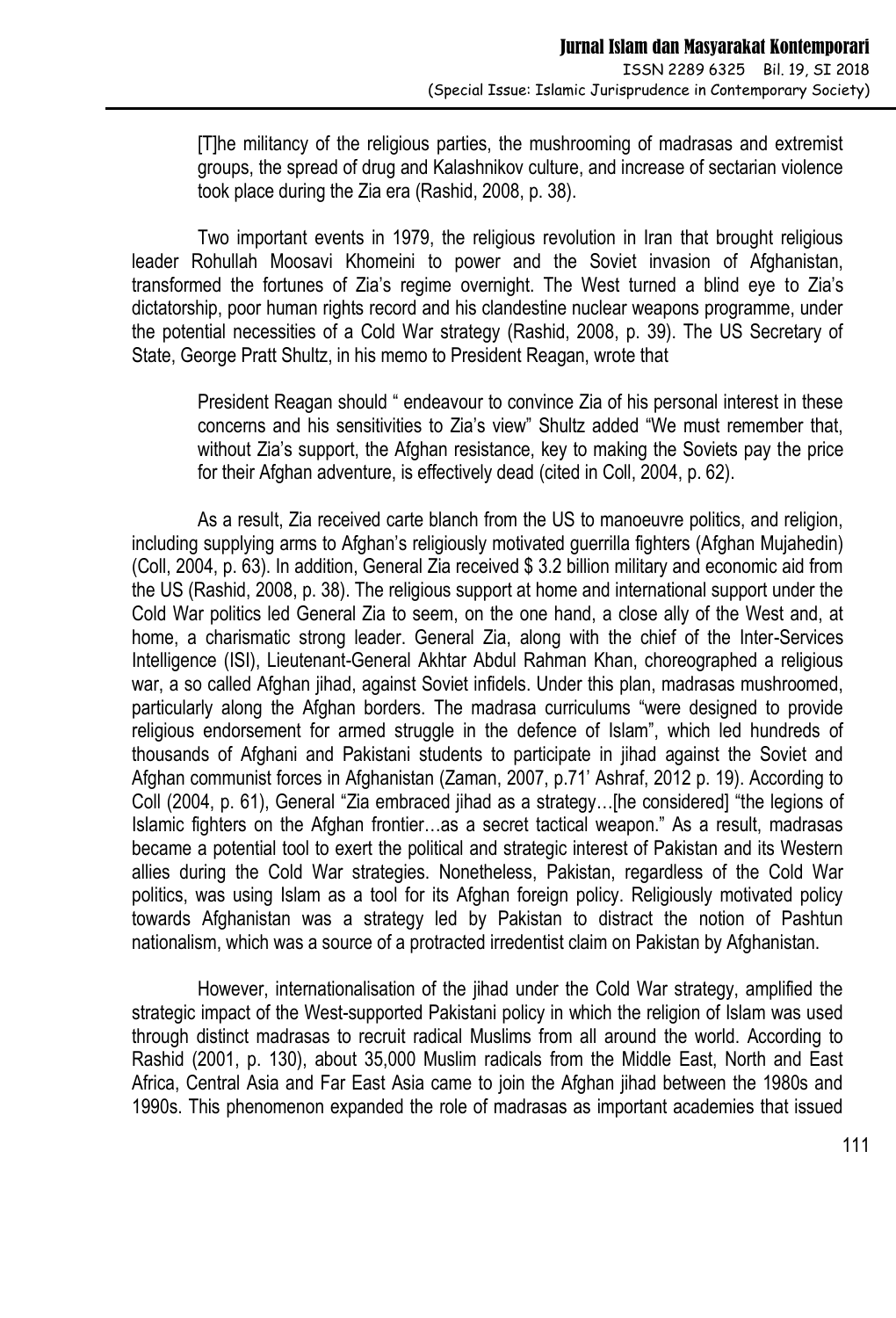jihadi rhetoric and religious justification of wars under the interests of various state and nonstate actors. Notably, some of the illustrious leaders of radical religious terrorist groups, such as Osama bin Laden, Tohir Yoldoshev, Juma Kasimov (better known as Juma Namangani) and Ayman al Zawahiri, emerged under the notion of Islamic jihad against Soviet communism. Although, the above stated terrorist leaders were not madrasa graduate religious leaders, such as Laden, who had graduated from the school of public administration and economics (Coll, 2004, p. 86), they used madrasa as a tool to disseminate their version of Islamic ideology. Significantly, this was not consistently applied to all Islamic madrasas in the region.

Following the independence of Pakistan, the number of madrasas grew from a couple of hundred to thousands (Borchgrevink, 2011, p. 4), even hundreds of thousands if one counts the maktabs, which are present within each mosque. Notably, some of these madrasas were places to train religiously motivated radical extremists and fighters in the different wars in Pakistan and Afghanistan (Bano, 2007, p. 50; Berkey, 2007, p. 490). Since Afghanistan has furbished ground for all religiously motivated wars for decades, from the 1970s to the present day, this paper will now move on to discuss the importance and potential role of madrasas in Afghanistan.

### **Role of Madrasas in Afghanistan**

Afghanistan was a crossroad for different civilisation; dynasties such as the Achaemenids, Alexander of Macedon, Baktarians and Kushans came across, conquering the vast lands of the Middle East, Central and South Asia (Dupree, 1977, pp. 26-35). Remnants of these civilisations formed a heterogeneous society in Afghanistan. Islam arrived in Afghanistan in the  $7<sup>th</sup>$  century and, later, Afghanistan served as home to Islamic empires such as Ghaznaid  $(10<sup>th</sup>$  to 12th century) and the Turks of Central Asia,  $(13<sup>th</sup>$  to  $14<sup>th</sup>$  century) (Singh, 2007, p. 17). Notably, during Ghaznavid and Central Asian Turkic rule, cities such as Balkh, Herat and Ghazni had become home to some of the best-known madrasas in Islamic history. These madrasas produced renowned Muslim theologians, philosophers and poets, such as Hakim Sanai (during the Ghaznavid era, 11<sup>th</sup> century), Khawja Abdullah Ansari and Maulana Jalaludin Rumi, known as Jalaludin Balkhi in Afghanistan (13th n century) (Samadi, 2001, p. 25).

Islam depicts the social, cultural and political identity of Afghan societies. About 80% of Afghans belong to the Hanafi school of jurisprudence of the Sunni sect and rest are the followers of, mainly, Jafari and Ismaili schools of jurisprudence of the Shia sect (Roy, 1986, p. 30). These schools of thought, in contrast to Indian and Pakistani schools, were traditionally based on the sufi or tasawuf tradition (mystical dimension) of Islam (Roy, 1986, p. 30; Giustozzi, 2010, p. 181). Unlike the Deobandi School, sufis, ulema, pirs (holy man) and mullahs (also known as mawlawi) had traditionally followed the spiritual path of piety in Afghanistan. However, the way in which Islam was understood, preached and expressed was different amongst the ulema and mullahs of the different ethnic and tribal groups in Afghanistan. According to Roy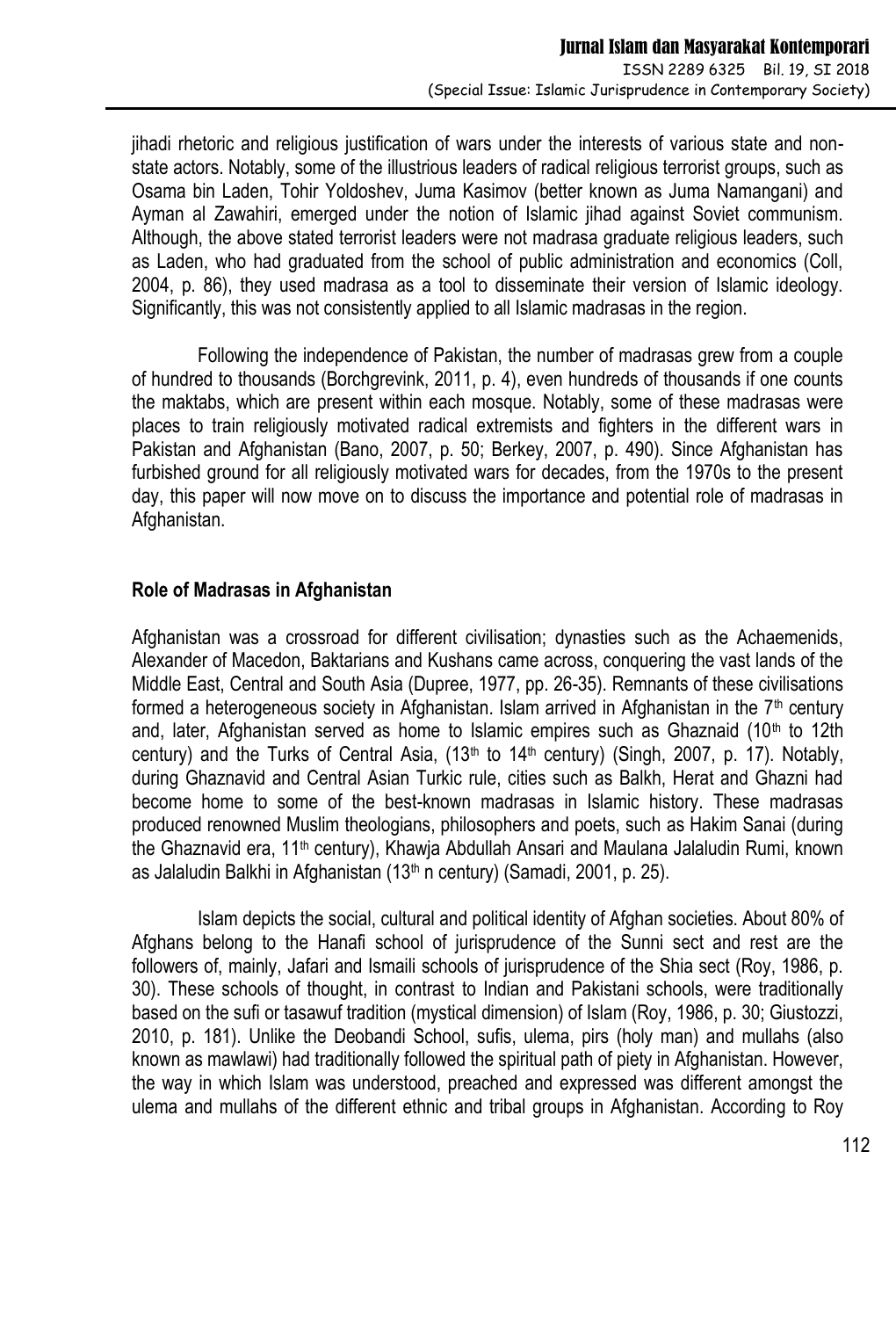(1986, pp. 34-35), "[t]hroughout Afghanistan, Islam is far from being a single system of norms." In the context of Islam and its role in Afghan society, it would be pragmatic to divide Afghan societies mainly into two regions. First, the tribal regions mainly inhabited by Pashtuns, where societies are ruled under a cultural code of law, Pashtunwali (Pashtun brotherhood). In these regions role of Muslim clergies and shari'ah were futile (Roy, 1986, p. 35). Roy explained the difference as:

The tribal code is more democratic but more restrictive; it does not attempt to transcend the particularity of the group, but makes appeal to the consensus of the tribal community. As far as political life in Afghanistan is concerned, the tribal code tends to isolate the Pashtun community, while the shari'at, which does not recognise that ethnic groups have ultimate reality, envisages a more universal social order (Roy, 1986, p. 36).

Nonetheless, in recent days, particularly after the Soviet invasion of Afghanistan, the Pashtunwali tradition has changed to what Nabi Misdaq explained as an intertwined religiocultural code where three of the fundamental codes of Pashtunwali "are yawalay, monotheism or belief in one God; paighamabary, prophethood or belief in the Prophet Muhammad, and qiamat/akherat or the day of judgement", which are, at the same time, the fundamental beliefs of Islam (Misdaq, 2006, pp. 30-31). Second, in non-tribal regions, a general framework of law is practiced under Shari'ah law.

Although, since the late  $18<sup>th</sup>$  century, Afghanistan has gone through different social, economic and political changes, madrasas and maktabs have preserved their de facto traditional role as centres of education in the contemporary era. Likewise, in India and Pakistan, maktabs in Afghanistan instruct basic religious education, such as reading and reciting the Quran or memorising it, and madrasas impart higher religious pedagogy. Religious education in Afghanistan is divided into two types: Dar ul Hifaz, which instructs memorisation of the Quran, and a madrasa, as in Pakistan and India, which imparts higher religious pedagogy (Borchgrevink, 2010, p. 16). Madrasas and maktabs were the only source of education in Afghanistan until 1920, when King Amanullah introduced a modern Westernised system of education into the country (Borchgrevink, 2010, p. 16). However, the state's role in the provision of education to people has remained modest and very limited. Although, the "Constitution promulgated (Article 20 and 22) in 1931 made primary education compulsory for all Afghans" (Samadi, 2001, p. 29), there were very few or no schools available for Afghan children to attend. For example, by 1950, there were only seventeen secondary schools established throughout the country (Samadi, 2001, p. 41). Moreover, "[b]y 1940, with an estimated population of ten million people, there were 60,000 pupils in 324 schools [, modern Westernised, I with 1,990 teachers throughout Afghanistan... [after ten years in 1950 the number of students barely reached to] 95,3000" (Samadi, 2001, p. 10). Samadi's conclusion that internal political instability, issues of multi-culturalism and economic restraints were some of the main obstacles for the development of education in Afghanistan (Samadi, 2001, p. 9) may have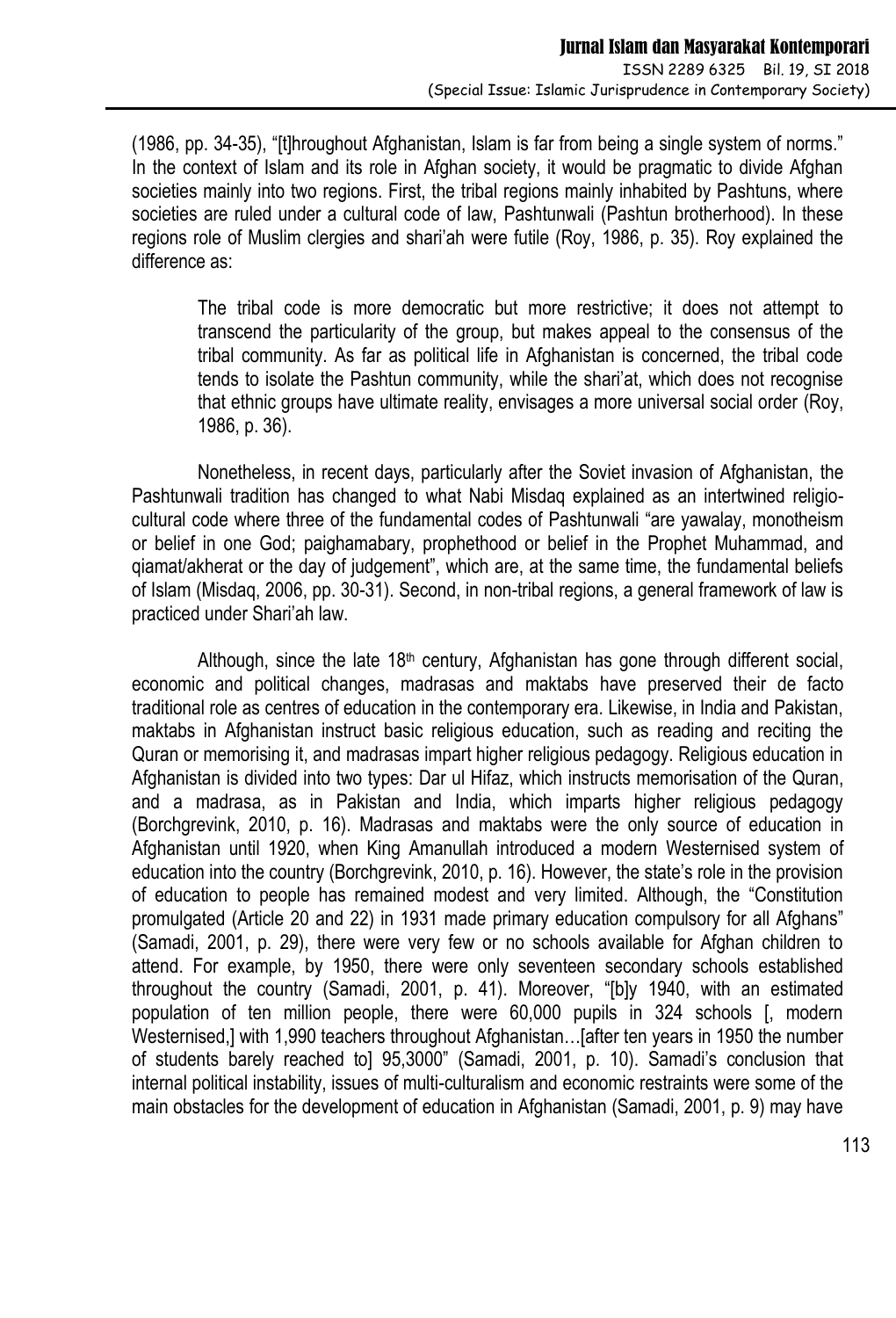been true, but it should also be noted that, during Muhammad Zahir Shah's rule, which lasted for forty years (1933 – 1973), Afghanistan was a peaceful country, particularly in its domestic affairs (Rasanayagam, 2003, p. 25). Thus, there was little effort to modernise the system of education in Afghanistan compared to neighbouring countries in the region.

In the absence of general schools (state run education), particularly in rural areas, which constitute about 80% of the population (Samadi, 2001, p. 14) maktabs and madrasas have become the only available centres for education. Which is not to say that madrasas or maktabs were the only centres to impart religious education, rather they were "socio-cultural centres" (Borchgrevink, 2010, p. 25). Thus, historically, there has been strong association between communities and madrasas. In other words, madrasas and maktabi were social and culture representatives of villages and localities in rural areas in Afghanistan. Moreover, ulema, sufis, mullahs and religious scholars, particularly since the first Afghan-Anglo wars (1838-45), have been playing an important role in politics (for example, they played an important role in the wars against foreign intrusions as well as in inter-tribal or inter-ethnic wars) and in the process of state building in Afghanistan (Rasanayagam, 2003, p. 10; Giustozzi, 2010, p. 181). Also, in respect to provision of education by madrasas, particularly maktabs, it would be a mistake to say that maktabs are generally well-appointed with professional highly skilled ulema, scholars of Islamic science or teachers. In fact, mullahs, particularly in the rural areas, are not part of any establishment rather they are chosen by the local villagers based on their piety and traditionally belonging to a mullah family (Roy, 1986, p. 32). Notably, the mullahs performed multi tasks (social and religious), such as leading the five times daily prayers (imam), arbitrators whenever there is crisis, conducting marriages, performing burial prayers and imparting Islamic education (Roy, 1986, p. 32).

Given the important role of religion in the social, cultural and political affairs of Afghans, the madrasa education system in Afghanistan has developed and been "shaped by cultural and political settings" (Borchgrevink, 2010, p. 25). From a political standpoint, religious circles in Afghanistan have been playing an important role in shaping not only social and political identity, but also playing a key role in leading rebellions, violence under the rhetoric of protecting Islam and pan-Islamism. These movements were not limited against foreign intrusion. In other words, to protect Islam against infidels; rather they were continuously conducting opposition to any state attempt under a modernised Amir (leader) to adopt Westernisation. For example, Habibullah Kalkani (known as Bacha-ye Sqqao) a religious leader and murid (disciple) of pir Shams – ul Haq Mujaddidi Kohestani led a successful revolt against the modernist reforms of King Amanullah (1919–1929) in 1929 and took control of the state power and established Islamic shari'ah law in the country (Roy, 1986, pp. 66-67).

The attempts to develop and modernise the education system led the state to establish new schools and madrasas across the country. For example, between 1930 and 1940, the state set up new madrasas throughout the country, such as Dar – ul – Ulum Arabia in Kabul, Fakhr ul-Madaris in Herat, and Madrasa-I Asadiya in Mazar-I Sharif (Olesen, 1995, p. 187 cited in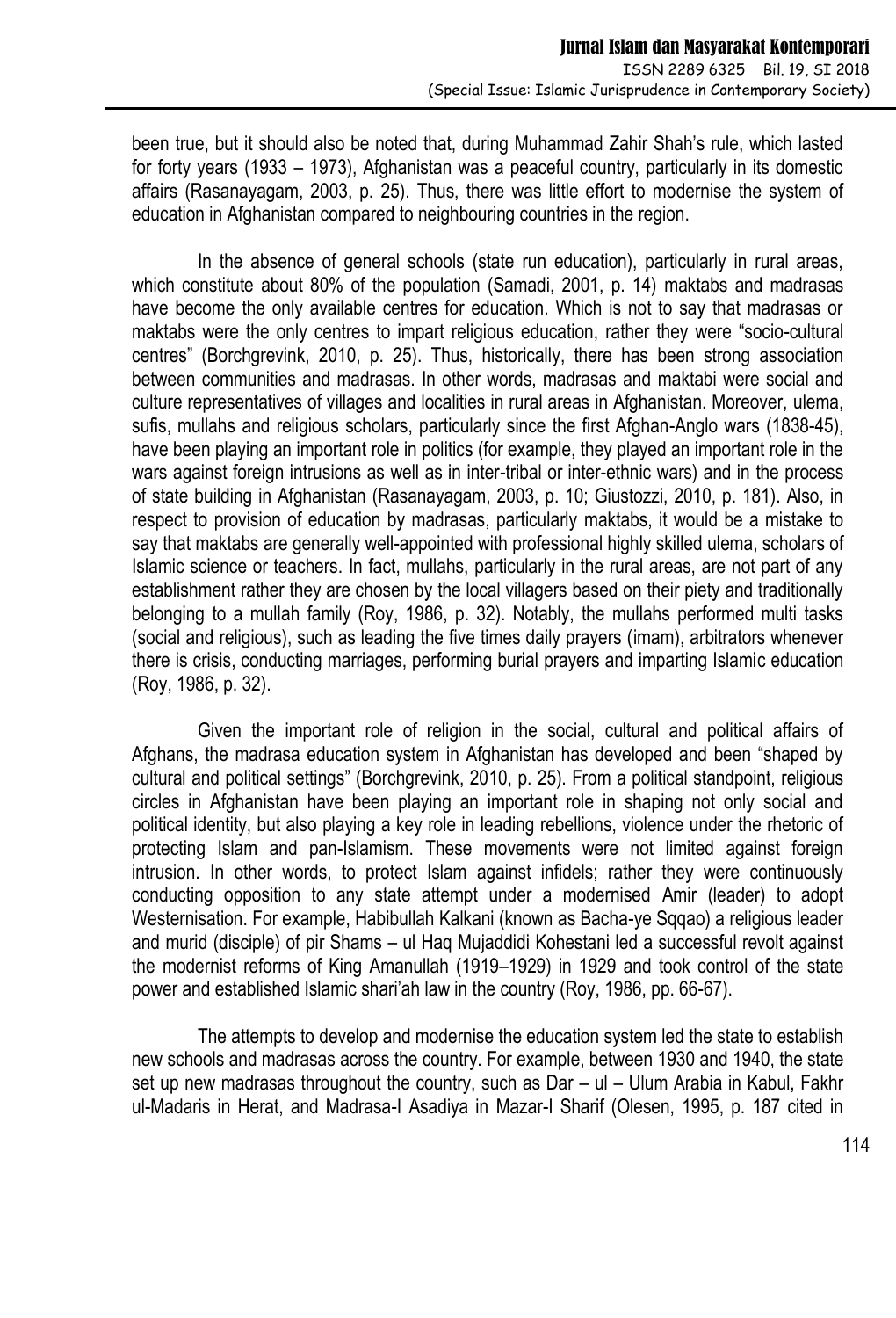Borchgrevink, 2010, p. 17). These madrasas performed like secondary schools and, for higher religious education, the Faculty of Shari'at was established at the University of Kabul in 1951 (Roy, 1986, p. 45). However, the education development programme did not encompass rural areas (Borchgrevink, 2010, p. 22). In remote areas, madrasas and maktabs were built and financially supported (collecting zakat and ushr, crop tax, one tenth of the agricultural yield) by peasant villagers. Thus, throughout the modern history of Afghanistan most of the community in rural areas were stagnated and deprived of basic education services. Since Islam is considered 'absolute' and capable of creating its own jurisdiction, law, education, politics, social and cultural identity, without relying on any establishment or state, madrasas and maktabs led by unqualified mullahs created a desired version of Islam in rural Afghanistan. As a result, unknowledgeable mullahs who are charismatic trustworthy leaders have become useful tools for the political and strategic interests of state and non-state bodies. This fact inevitably means that the mass population, particularly in rural areas, are potential powers that can be motivated under religio-political movements in the cause of different political and strategic interests, such as using jihad as a tool to contain Soviet expansion in South Asia.

Before moving on to the next part, it is important to shed light on the role of religious education for Muslim females. Notably, throughout the history of madrasa, there was modest improvement for the provision of education for Muslim females in South Asian madrasas. Since our purpose under this undertaking is to examine the politicisation of madrasas as tools for the policies and strategies of state and non-state organisations, particularly in South Asia, we do not examine madrasas under a gender divide. Rather, this study focuses to account for all those madrasas, regardless of gender difference, that act as a tool for the policies of state and non-state forces. This will be discussed in detail in the following part.

# **Madrasas: A tool for political and strategic interests of state and non-state actors**

As stated in the previous sections of this paper, Islam is a religio-political ideology. Thus, states throughout history have used religious justification to formulate and plan political and strategic interests. Bakircioglu, in his book Islam and Warfare, provides an excellent background to the war doctrine from the Islamic perspectives. He stated that,

Muslim rulers drew on religious justification for politically and/or economically motivated wars, largely because this eased the conscience of Muslim warriors, assuring them that the cause for which they fought was righteous (Bakircioglu, 2014, p. 46).

The turning point in the context of religious justification for politically and strategically motivated wars in the end of 20st century occurred under the Cold War politics in South Asia. In particular, this started with the Soviet occupation of Afghanistan in 1979. The religiously motivated war against Soviet infidels predominantly gained ground amongst religious leaders,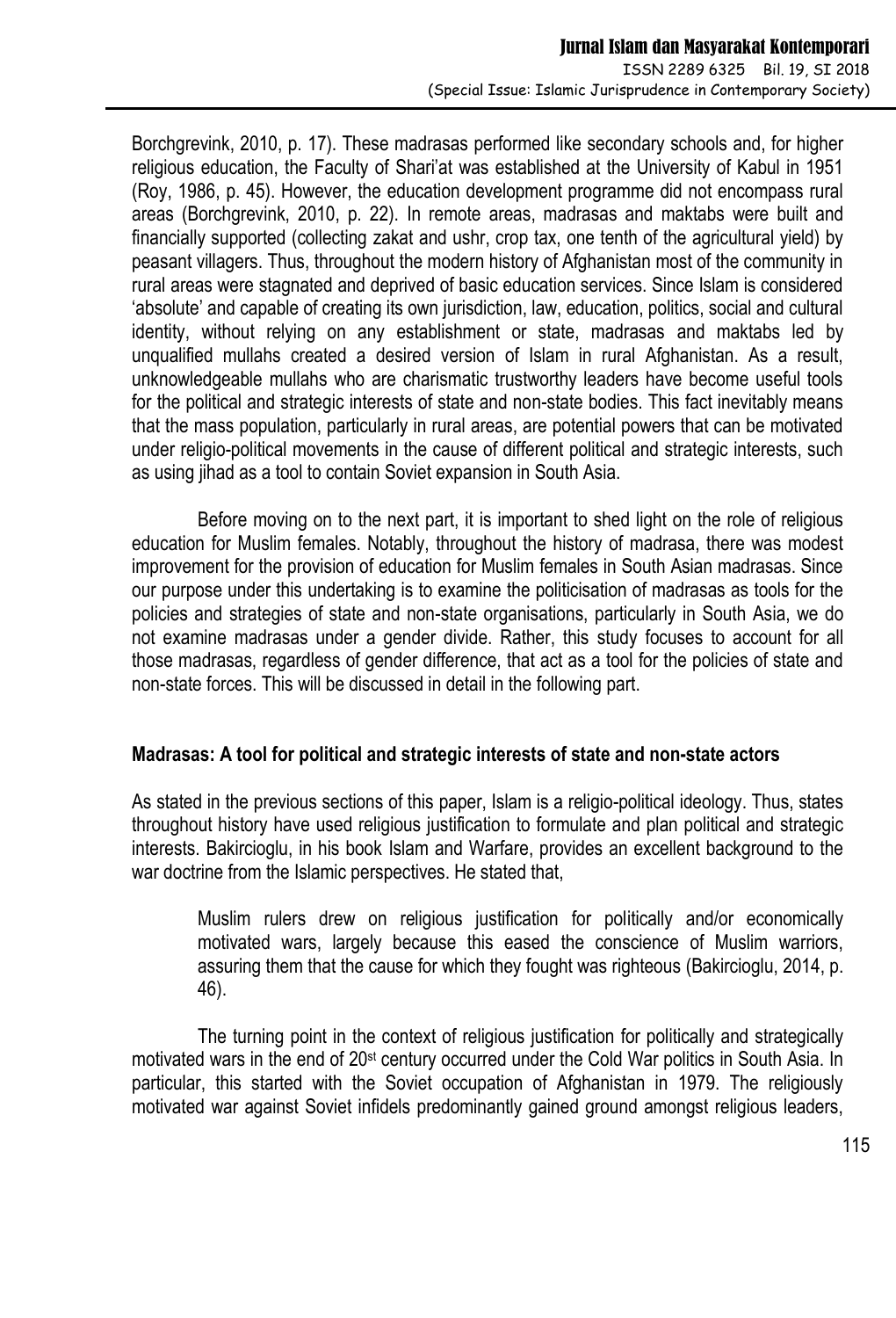mullahs, ulema and madrasas in Pakistan and Afghanistan. In India, on the other hand, this movement did not gain popularity amongst Indian Muslims. The most important reason for this was that madrasas in India, since its independence in 1947, have generally remained limited to the provision of education. Although Indian madrasas played a decisive role in the political movements and revolts against the British Raj during the colonial era, they were quick to adopt a Western modernised system of education, considering it key to producing the modern Indian Muslim, who could compete with Hindu elites and revive Islamic values among the Hindu majority India (Rashid, 2001, p. 88). Given the importance of religiously motivated wars in the post-Cold War era, there have been a series of allegations by the Indian state and the media that Indian madrasas are centres for training religious militancy, particularly after 9/11 (Sikand, 2004, pp. 140-141). However, Indian madrasas have strongly condemned and denied these allegations (Sikand, 2004, pp. 141-142). The Indian madrasas have generally remained detached from being a tool for state and non-state strategic and political interests, especially under the religiously motivated wars. In this context, Sikand (2004, p. 142), stated that "[t]o equate the Indian madrasas with the Deobandi madrasas in Pakistan…is…misleading, for the contexts in which they operate are totally different." In Pakistan and Afghanistan, madrasas were used as tools to exert religiously motivated wars against Soviet troops during the 1980s and as well as in the Afghan civil wars in the 1990s (Rashid, 2001, pp. 89-91). In contrast, in the contemporary era, madrasas in India have remained detached from being a tool for politically and strategically motivated movements (Sikand, 2004, p. 143). Since the purpose of this article is to examine how madrasas are politicised to serve the political and strategic interests of state and non-state groups, contemporary Indian madrasas, in this context, will not meet the purpose this research. Consequently, discussion in the rest of the paper will be focused on those madrasas in Pakistan and Afghanistan that serve as tools for the strategic and political interests of state and non-state actors.

In order to control and produce ulemas friendly to the state, the government of Afghanistan sought to install the Deobandi system of madrasas education in Afghanistan in 1933 (Rashid, 2001, p. 88-89). In Afghanistan, unlike Pakistan, where Deobandi madrasas formed political parties (Jamiat Ulema –  $e$  – Islam and Jamiat –  $e$  – Ulema – I – Pakistan), the Deobandi madrasas failed to gain approval among Afghan religious circles. In contrast, Afghan religious scholars who had attended Al Azhar University in Cairo, Egypt (one of the most prestigious Islamic universities in the Islamic world) had become strongly influenced by the Egyptian religious radicals, such as Sayyed Qutb (Roy, 1986, p. 70; Coll, 2004, pp. 112-113). In this sense, it can be said that the roots of Islamisation in Afghanistan are to be found in the tenets of Egyptian Islamic radicals such as Qutb and Hasan al-Banna (founder of the Muslim Brotherhood). However, the Islamic radicalisation that emerged in the 1970s in Afghanistan was formulated under the auspices of Pakistani Deobandi madrasas, which were not solely rooted in the narrow ideologies of the Pakistani Deobandi ulema; rather it was a policy tool for the clandestine political and strategic interests of different states at regional and international levels.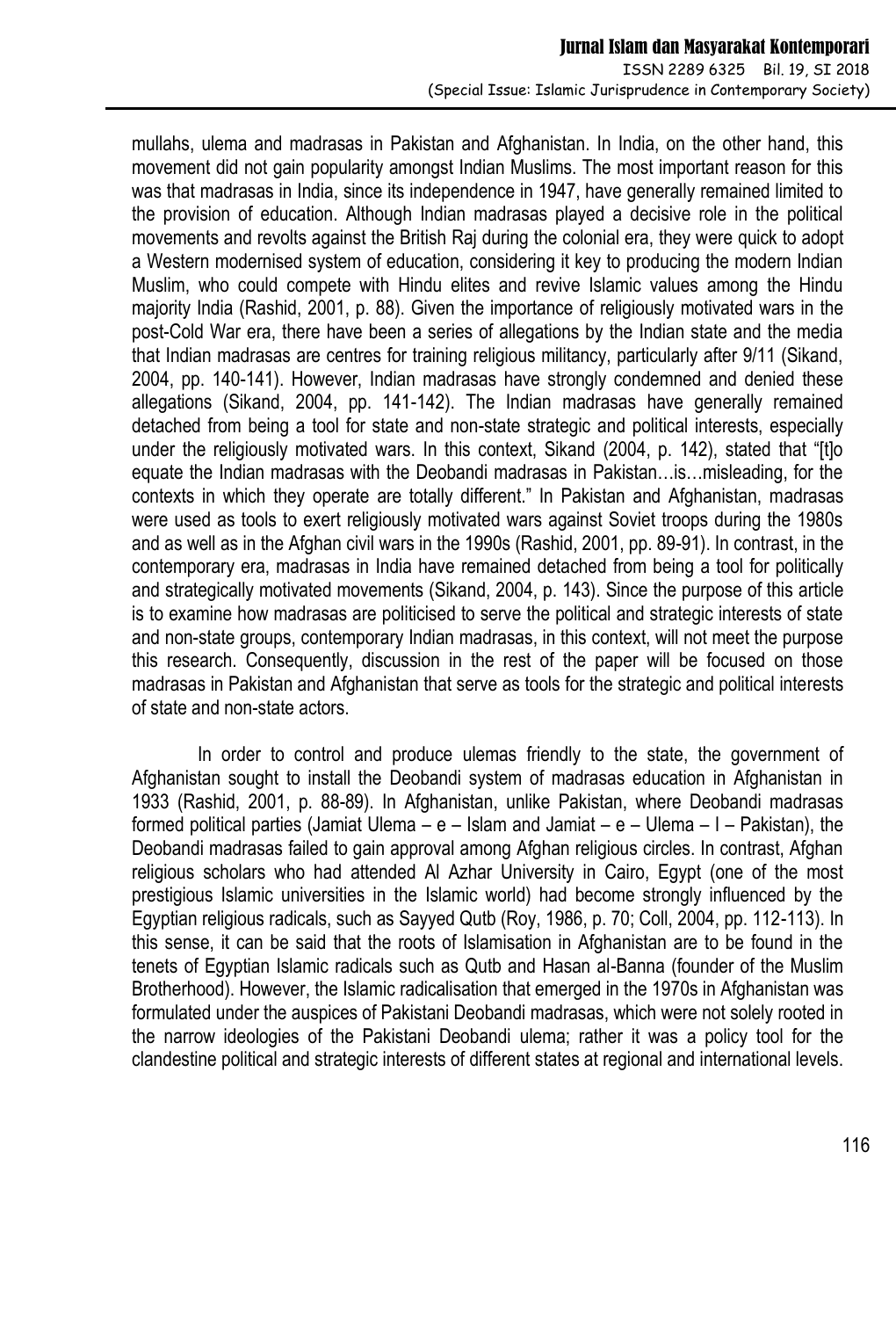One of the renowned Afghan religious leaders, Mawlawi Younus Khalis, a Haqqania madrasa graduate (one of the distinguished madrasas, also known as  $Dar - Ul - Ul$ Haqqania, located in Akora Khatak, Khyber Pakhtunkhwa province, Pakistan) who owned madrasas inside Afghanistan (Rashid, 2001, p. 84), translated and published Qutb's work, Islam wa edalat – e edjtemay (Islam and social justice) (Roy, 1986, p. 70). Following Khalis, Burhanuddin Rabbani, who graduated from the Al- Azhar University and was influenced by Qutb, also translated Pointers to the Way (Roy, 1986, p. 70). As a result, Afghan students (in madrasas and in the Faculty of Shari'at, University of Kabul) were indoctrinated by Qutb's vision of Islam, which stated:

The function of this Divine system which is given to us- we, who are the callers to Islam- is to provide a certain style of thinking, purified from all those Jahili styles [,Western,] and ways of thinking which are current in the world and which have poisoned our culture by depriving us of our own mind (Qutb, 2001, p. 41).

This phenomenon fostered affinity between Pakistani Deobandi and Afghan religious circles. According to Rashid (2001, p. 86), Pakistani Deobandi madrasas were inspired by an Egyptian Islamic organisation, Ikhwan ul Muslimeen (the Muslim Brotherhood, founded in 1928 in Egypt). Thus, under the Cold War politics, the Pakistani Deobandi madrasas infiltrated Afghan religious circles. Consequently, the Afghan education centres (madrasas, maktabs and the University of Kabul) became key to setting up political movements that triggered a series of religiously motivated sectarian violence in the country. According to Coll (2004, p. 111) students "confronted a choice; communism or radical Islam." In 1972, religious scholars and ulema such as Rabbani and Gholam Niazi (an Azhar graduate), alongside their politico-religiously motivated students, set up a militant wing of an Islamic movement called Sazman - Jawanan - I Musulman (Organisation of Muslim Youth) (Roy, 1986, p. 70). This movement embraced madrasas and mosques across the country. In the early 1970s, some of the main strongholds of religiously motivated sectarian violence were established in different madrasas and mosques throughout Afghanistan, such as Najmulmadares madrasa of Hadda in Jalalabad province, and the mosques of Jamal Mina and Pul – I Khishti in Kabul. According to Roy (1986, p. 72) madrasas led by local mullahs in Nuristan and Kunar provinces were "the most sectarian part of the [Muslim Youth] movement." Given the religious affinities of Afghans with Islam, and, moreover, the autonomous authority of madrasas and mosques over the majority of the population in rural areas, the politico-religious movements gained ground across the country. According to Rais (1999, p. 3), madrasas played a key role in shaping Afghan political culture, which he defines as "[r]igidity, puritanism, glorification of martyrdom, [and] jihad." This kind of phenomenon in Afghanistan fostered a series of political and strategic interests of different countries at regional (Pakistan and Iran, including Saudi Arabia) and international levels (the US and its allies) during the Cold War.

A secret plot by the Organisation of Muslim Youth to overthrow the communist regime was exposed by Afghan security forces, as a result of which Islamists were forced to flee to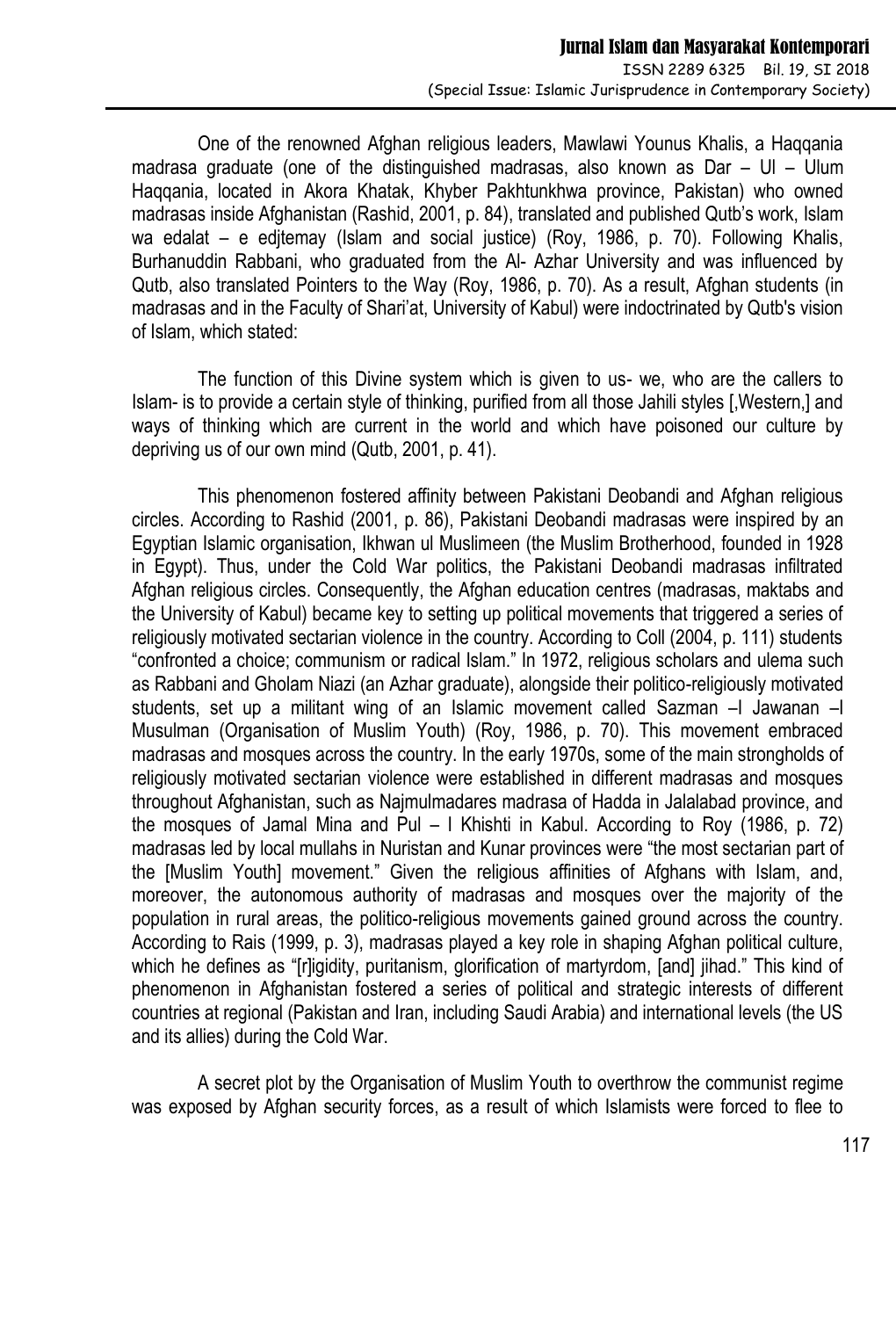Pakistan (Roy, 1986, p. 76; Saikal, 2004, p. 174). This situation provided Pakistan a remarkable strategic window of opportunity to contain Afghanistan's provocative Pakistan policy, which embraced irredentist claims of Pashtunistan, to annex to Afghanistan or to create an independent state for Pakistani Pashtuns, as well as the repudiation of the Durand line as an international border between Pakistan and Afghanistan (Saikal, 2004, p. 175). The government of Pakistan, with the help of its Deobandi religious circles, particularly under the leadership of Maulana Fazlur Raham, leader of the Jamiat – e – Ulema Islam party, set up thousands of madrasa along the Afghan border. According to Rashid (2001, p. 89) the number of madrasa rose from nine hundred in 1971 to eight thousand registered and about twenty-five thousand unregistered private madrasas in 1988. In these madrasas, tens of thousands of Afghan and Pakistani students were religiously radicalised and trained to fight in Afghan jihad. Rashid stated that:

Neither teachers nor students [in these madrasa] had any formal grounding in maths, science, history or geography. Many of these warriors did not even know the history of their own country or the story of the jihad against the Soviets" (Rashid, 2001, p. 32).

The US, with its own strategic interests under Cold War politics, joined Pakistan's covert war (training and religiously motivating Afghani and Pakistani students to fight against the communist regime in Afghanistan) in the late 1970s (Rashid, 2001, p. 18; Coll, 2004, p. 59). Later, between 1979 and 1980, Saudi Arabia and Iran also joined the Afghan jihad. Each supported a different religious school of thought. The former spent millions of dollars establishing madrasas advocating Wahhabism (Coll, 2004, pp. 81-88), (a radical Sunni movement founded by Muhammad ibn Al-Wahhab, 1703-1792), which denounces sufism and, disapproving of the Shia sect, refutes rationality and calls for interpretation of the Quran and Sunnah in accordance to the Prophet's era (Esposito, 1998, pp. 36-37). The latter, on the other hand, advocated vis-à-vis by setting up a series of anti-Wahabi Shia madrasas in Afghanistan and Pakistan (Roy, 1986, pp. 146-147). As a result, over half a dozen religious Islamic factions were created and supported by different state and non-state Islamic charity groups (particularly from the Arab Gulf states). Each Islamic faction, aside from being a resisting force against Soviet and Afghan communist forces, were conduits for the strategic and political interests of regional and international states. For example, the Hizb-I Islami (Islamic Party) faction was led by Gulbeddin Hekmatyar, supported by Pakistan and Saudi Arabia; Jamiat Islami (Islamic Society), led by Burhanuddin Rabbani, was supported by Pakistan, Iran and, later India, (during the Afghan civil war); Hizb-I Islami Khalish (Islamic Party Khalis), led by Mohammad Younus Khalis, was supported by Saudi Arabia and Pakistan; Ittihad-I Islami (Islamic Union), led by Abdulrab Rasul Sayyaf, was mainly supported by Saudi Arabia; and Hizb-I Wahdat Islami (Party of Islamic Union ), led by Abdul Ali Mazari, was supported by Iran (Roy, 1986, pp.128-148; Saikal, 2004, pp. 210-213). The US unilaterally supported all factions through Pakistan's secret service, the ISI (Coll, 2004, pp. 59-70). Each Islamic faction had set up separate madrasas; maktabs and universities that instructed mainly religiously motivated jihadi pedagogy. The curriculum of these madrasas was designed and developed at the University of Nebraska under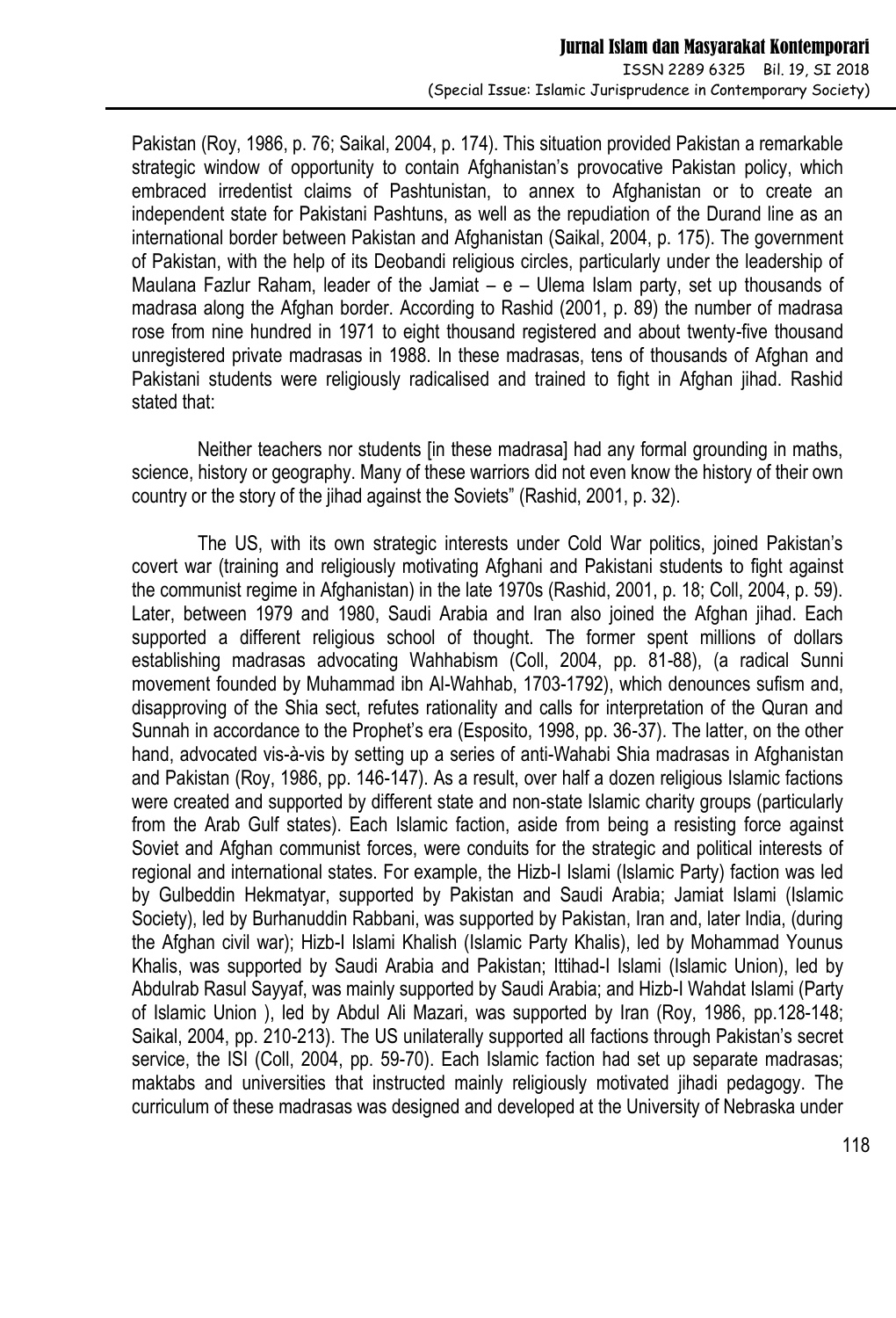the auspices of the US Agency for International Development (USAID) (Ashraf, 2012 p.19). Throughout this period, madrasas became conduits leveraging the political and strategic interests of regional and international powers.

With the arrival of Osama bin Laden and his Egyptian counterparts after the Soviet invasion of Afghanistan (Coll, 2004, p. 84), a new phase of religious warfare started. In August 1988, an organisation came to be formed under Osama bin Laden in Peshawar, Pakistan, called "al-Qaeda al-Askariya (The Military Base)" (Jones, 2009, p. 73). Following this, local and foreign radical Islamist non-state organisations quickly formed and spread in Afghanistan and Pakistan. Madrasas expanded to embrace thousands of foreign extremist militants and provided recruitment bases for the multifaceted religiously motivated wars in the region. One of the important developments in this context was al-Qaeda's call for a 'World Islamic Front' in 1998, under which jihad became an "individual duty (Far'd al-ayn)" (Jones, 2009, pp. 76- 79). This decree transformed the nature of jihad and made it an international Islamic war against the West. Local and international non-state radical groups, such as Lashkar-I Taiba and Harakat ul-Mujahidin, the Islamic Movement of Uzbekistan, in association with al-Qaeda, started engaging in military operations beyond Afghanistan, Pakistan and Indian Kashmir (Tomsen, 2011, p. 520). According to Jones (2009, p. 73), Al-Qaeda had "two components", the short term Jihadi embedded in Afghanistan and long term to recruit as permanent members and operate internationally. Under the context of 'World Islamic Front', al-Qaeda was able to successfully launch a series of terrorist attacks in the US in September 2001.

After the dissolution of the Soviet Union in 1990, the US strategic interests in South Asia were accomplished. However, madrasas in Afghanistan and Pakistan have preserved their de facto importance as surrogates to serve the political and strategic interests of Iran, Pakistan and Saudi Arabia under the 'new-Cold War' politics in the region. In Pakistan, Deobandi madrasas have established links with non-state Islamist radical groups, which serve Pakistan's interest in both Afghanistan and Kashmir (Withorp and Graff, 2010, pp. 18-19). According to Rashid (2001, p. 91), when Hekmatyar's Hizb-I Islami failed to safeguard the strategic and political interests of Pakistan in Afghanistan, the Taliban (students) emerged in 1994 as a new politico-religious movement to replace Hizb-I Islami. Saikal (2004, p. 219), called the emergence of the politico-religious Taliban movement, "Pakistan's creeping invasion." What is important to note about the phenomenon of the Taliban is that the madrasa reached its zenith as a tool for policies of state and non-state actors in the 21st century. The Taliban were students gathered from different madrasas in Pakistan to lead a new politico-religious movement in Afghanistan. Thousands of madrasas, including Haqqania Madrasa, from which most of the Taliban leadership graduated, have become key to provide recruitment to the Taliban in Pakistan and Afghanistan (Rashid, 2001, pp. 91-92; Saikal, 2004, p. 221).

According to Cassidy, the rhetoric of Jihad in Afghanistan and Pakistan is, creed of death and destruction, prescribing what to believe about which god and condemning those who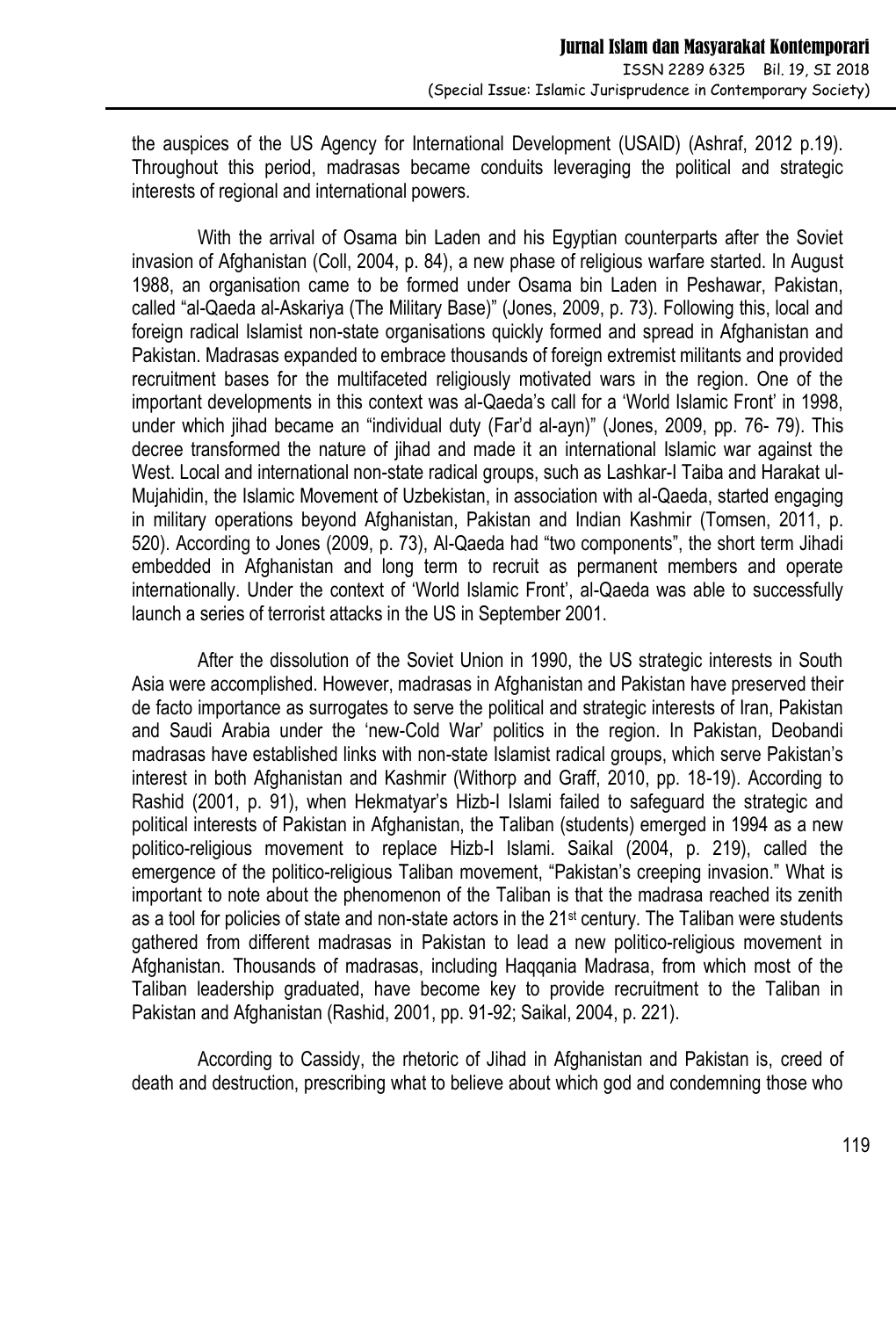do not believe it. It relies on illiteracy, tribal mores, and misogyny to construct its myopic narrative (Cassidy, 2012, p. 90).

Assessing the link between education and militancy in Pakistan, Withrop and Graff emphasised that "education process and systems are often purposely… manipulated to influence conflict dynamic – usually to detrimental effect" (Withorp and Graff, 2010, p. 29). Radicalisation of an Islamic society under religio-political interests or instructing individuals with a radical and narrow worldview is likely to take hold in regions where education is scarcely available or provided under poorly scattered teachers. Over the last four decades, particularly since the start of the Afghan jihad, the "[r]eligio-political developments in Pakistan and Afghanistan have made the madrasa a vehicle for the promotion not only of sectarian worldviews, but also of specific ideologies and political agendas" (Borchgrevink, 2012, p. 78). For example, Pakistan used madrasas as a tool for policies to subdue Afghanistan and exert strategy to balance Indian hegemony in South Asia. In this context, Pakistan, through madrasa policy, is fighting two proxy wars on two fronts, Afghanistan and Indian Kashmir. Although the Pakistani President, General Pervez Musharraf, allying with the US-led 'Global War on Terror', took assertive strict measures to control religious militancy throughout Pakistan, Deobandi madrasas remained as an important tool to pursue foreign policy towards Afghanistan and India (Cassidy, 2012, p. 75). However, the emergence of new religio-political movements, Tehrik – e – Taliban-e Pakistan, (Movement of Students of Pakistan) in 2004 in Pakistan was a backlash to Pakistan's U-turn policy against al-Qaeda and its associate militants in the country. Madrasas in Pakistan and Afghanistan have become variable tools that are capable of meeting diverse political and strategic interests by providing the validities of desired interests under religious justification. Two of the most important reasons for this kind of situation in the context of South Asia are, first, the autonomy of the madrasa, which, according to Sikand (2004, p. 138), leaves madrasas open to be used by radical extremists and, second, the poetic structure of Quranic texts, which, according to Bakircioglu (2014, p. 66), can have ambivalent meaning if plainly interpreted. Thus, given the importance of mass uneducated populations with a strong affinity towards Islam, in remote areas of Afghanistan and Pakistan, under the strong influence of unknowledgeable, trustworthy mullahs and ulema, the majority of the Muslims in these regions have become easy to be indoctrinated for personal or state or non-state strategic interests. According to Ramadan (2009, pp. 23-24) interpretation of Quranic text needs professionalism in science, methodology, grammar, semantics and morphology. Since mullahs in local mosques and madrasas in rural areas of Afghanistan and Pakistan are graduates from madrasas with no scientific and out-dated curriculum, their position in local societies as strong authoritarian religious leaders leaves the entire village vulnerable to any religio-politically motivated movements.

On the other hand, Iran, a major player seeking for regional hegemony and political supremacy, particularly against Saudi Arabia, has been supporting Shia sectarianism in Afghanistan and Pakistan. In the same way, non-state actors, such as al-Qaeda, the Islamic Movement of Uzbekistan and Taliban, use madrasas, maktabs and mosques as centres to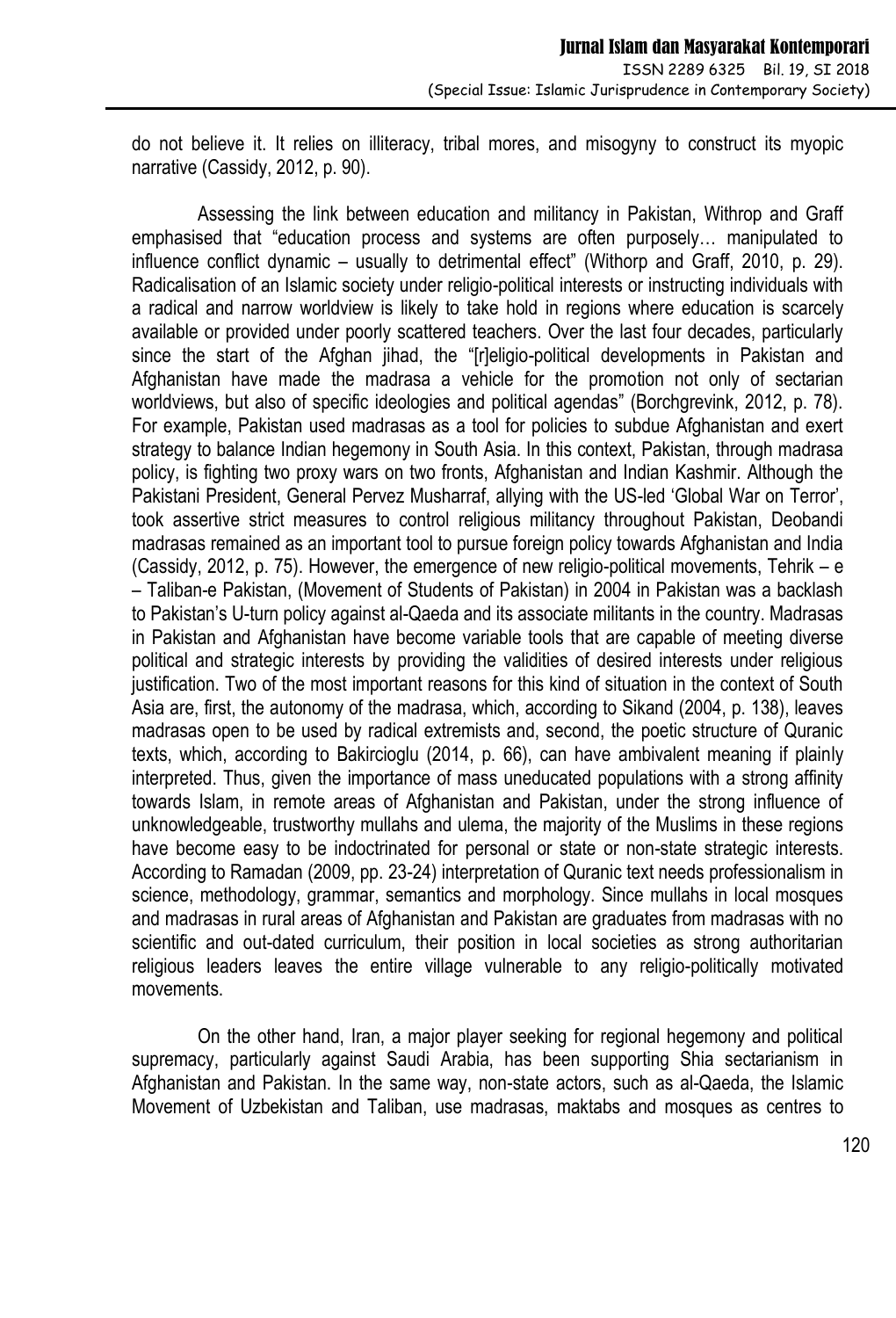advocate their mantra of "Islam or death" (Cassidy, 2012, p. 28). The creeds of radical movements (state supported or non-state actors) in the contemporary era are not confined to the preaching of jihad against infidels, including Christian and Jews; rather, it embraces all those Islamic countries or societies that have friendly relations with the West. According to Cassidy (2012,p.28), those who reject the extremist version of Islam are "considered apostates, outside the realm of Islamist true believers, and subject to all sorts of heinous atrocities." Consequently, it can be said that madrasas change their policies in accordance to the political developments in the region. In other words, madrasas are divergent in their discourses under state policies. For example, madrasas and mosques advocated jihad against Soviet infidels during the Cold War, which later changed into jihad against the West (particularly the US and Israel) and now, in the contemporary era, against all those states that are Western allies or have friendly relations with the West. In the same way, madrasas justify wars declaring apostate to their rival schools of thought. For example, Sunnis apostate Shia and vice versa. Religiously validated wars by madrasas against their states fostered the strategic and political interests of regional rival states. For example, a religiously motivated war by Tehrik  $-$  e  $-$ Taliban-e Pakistan, against Pakistan serves the foreign policies of Afghanistan and India towards Pakistan. In contrast, Afghan Taliban's contra-state military operations, as well as Lashkar-e Taiba and Harakatu – ul – Mujahedin-led insurgencies in Indian-controlled Kashmir, deliver Pakistan's foreign policy interests against Afghanistan and India. Recently, both Afghanistan and Pakistan have accused each other of providing sanctuaries for religiously motivated wars against each other. The former Interior Minister of Pakistan, Rehman Malik, accused Afghanistan of supporting religious radicalism in his country, saying that Afghanistan is providing safe sanctuaries for Pakistani Talibans who are fighting against the state of Pakistan (Georgy and Green, 2012, n.p.). In the same way, after a series of terrorist attacks in August 2015 in Kabul, Afghanistan, that killed tens of people and injured hundreds, the Afghan President, Muhammad Ashraf Ghani, said

I ask the people and government of Pakistan: if a massacre such as the one that occurred in Shah Shaheed [,Kabul,] had happened in Islamabad and the perpetrators had sanctuaries in Afghanistan, had offices and training centres in our major cities, how would you react? (cited in Mashal, 2015, n.p.)

# **Conclusion**

The generalisation of madrasas under one uniform school of thought would be untenable. However, disregarding the diversity of methods, concepts, curriculum and principles of religious education in the contemporary Islamic world, it is important to understand what the contemporary roles of madrasas in Muslim societies are. It would be also a mistake to generalise madrasas as tools for the foreign policies of different Islamic states. Madrasas roles differ in accordance to the political, social, strategic and cultural structure of states. Madrasas, in Islamic countries or in Islamic societies in non-Islamic states with relatively peaceful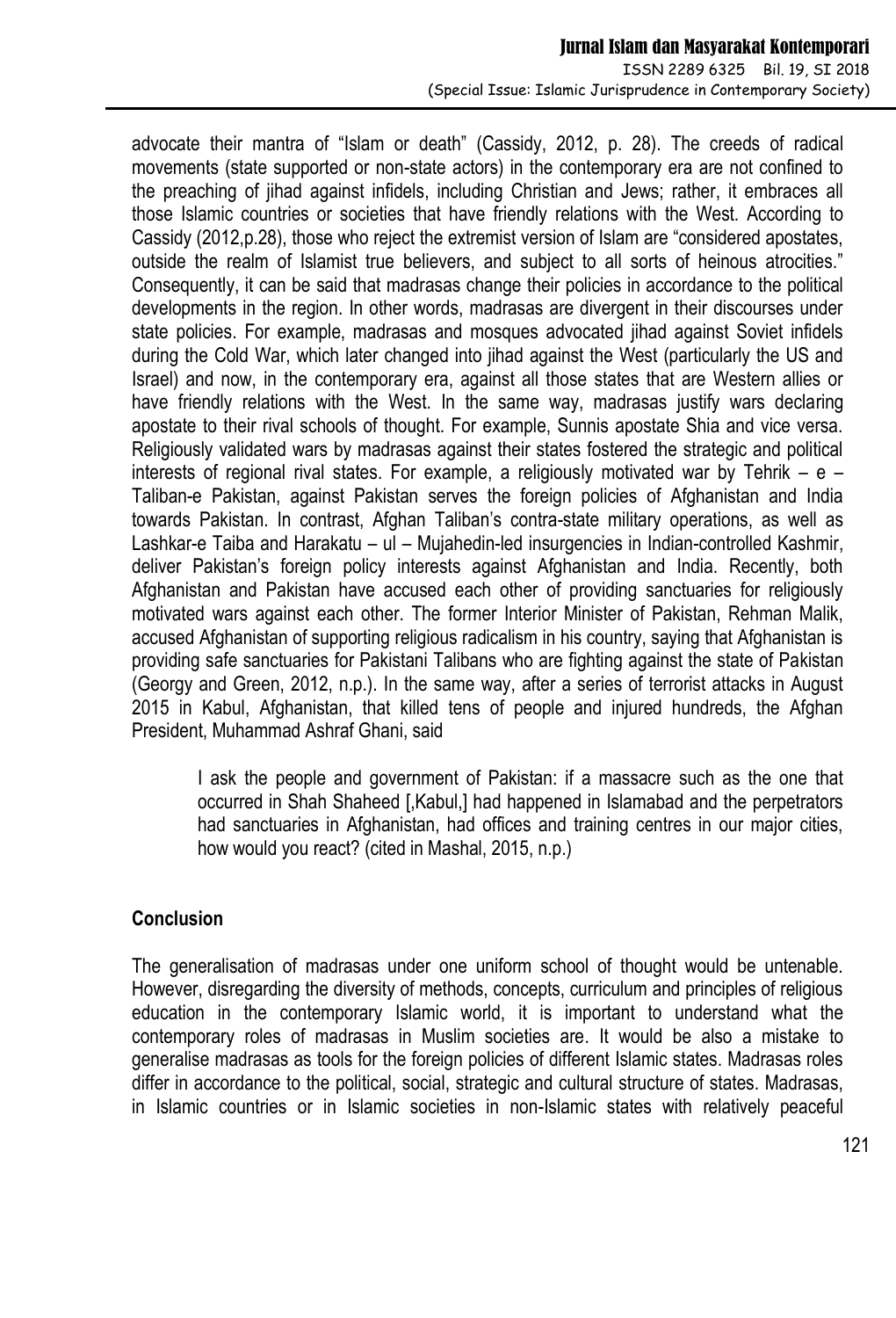environments, such as Malaysia, India, Kazakhstan, Azerbaijan or Brunei, are generally centres for religious and Islamic scientific education. However, madrasas perform an inevitable political role in conflict-prone regions such as Afghanistan and Pakistan, which have been under the tense political and strategic pressure of regional and international powers. Additionally, people in both Afghanistan and Pakistan are strongly embedded in cultural and Islamic identities. This kind of phenomenon fostered madrasas to play a greater role in the social and political matters of the region, in addition to providing education to the people.

Afghanistan and Pakistan have remained as a focal point under state and non-state actors since the arrival of Cold War politics in South Asia. As a result, madrasas under religious tenet playing a greater role in the social cultural identities of both Afghanistan and Pakistan have become an important means to deliver the Cold War policies in the region. Some of the Afghani and Pakistani madrasas have turned into key tools to provide religious validation for the foreign policies of states as well as to deliver the political and strategic interests of non-state actors. Moreover, the decrees of apostate and takfir doctrine through mosques and madrasas in contemporary South Asia have made madrasa a variable tool to fit the diverse strategic interests of state and non-state actors in the region. In contemporary South Asia, some madrasas are not just proxies to deliver state led policies, but also tools to exert suitable agendas for anyone, anywhere under any political, religious or other interests. For non-state groups, such as al-Qaeda, the phenomenon of contemporary jihad is not limited within the boundaries of nation states. Such extremist groups proclaim the Western world and secular Islamic states as Jahiliyya (ignorance) and urge their followers to fight against Jahili styles and ways of thinking. Although, in general, not all madrasas advocate religiously motivated potential violence to deliver state policies or non-state strategic interests, a select number of madrasas, in so doing, have had a pervasive impact on the entire region and beyond under the globally connected social network system.

# **Reference**

- Alam, Arshad. (May-June, 2002). 'Understanding Madrasas', Economic and Political Weekly, Vol. 38, No.22, pp. 2123-2126.
- Ashraf, Mirza Iqbal. (2008). Islamic Philosophy of War and Peace. United States: iUniverse.
- Ashraf, Sarah (2012). 'Lesson Learnt: Religious education and training provided by madrasa', U.K.: Art and Humanities Research Council.
- Bano, Masooda. (2007). Beyond Politics: The Reality of a Deobandi Madrasa in Pakistan', Journal of Islamic Studies. Vol.18, No.1: 43-68.
- Bakircioglu, Onder. (2014). Islam and Warfare: Context and Compatibility with International Law. Routledge, Oxon.
- Bearman, P. J., Bianquis, Th., Bosworth, C. E. and Van Donzel, and W. P. Heinrichs. (2000). The Encyclopaedia of Islam, Glossary & Index of Terms, Vol. I-IX. Brill, Netherlands.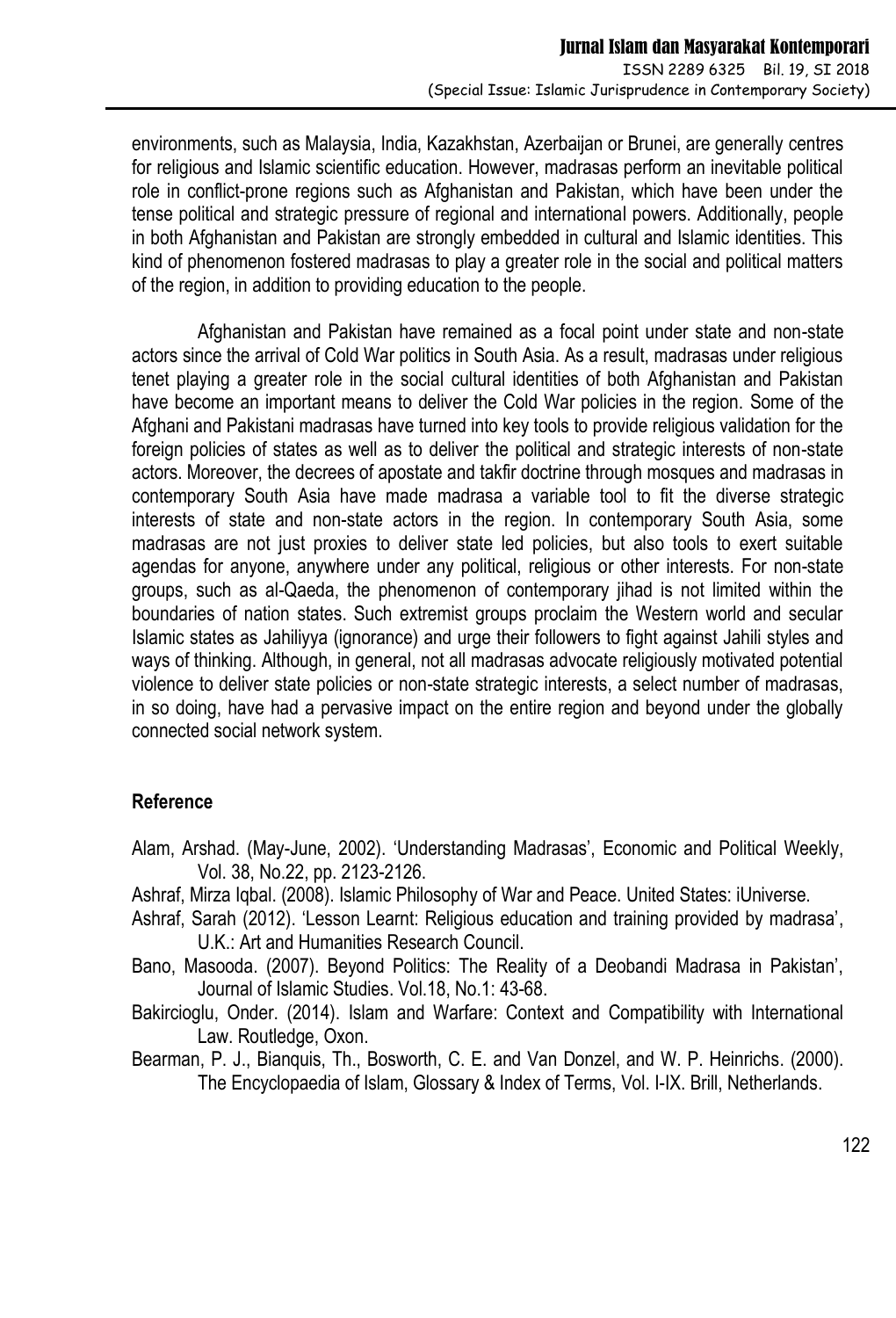- Berkey, Jonathan P. (2007). Madrasas Medieval and Modern: Politics, Education, and the Problem of Muslim Identity. p.40-60. in Schooling Islam: The Culture and Politics of Modern Muslim Education, Hefner, R. W. and Zaman, M. Q. (eds.). Princeton University Press, UK,.
- Borchgrevink, Kaja. (2010). Beyond Borders: Diversity and Transnational Links in Afghan Religious Education, Peace Research Institute Oslo, http://file.prio.no/Publication\_files/Prio/PRIO%20Paper\_%20Borchgrevink\_%20Beyond %20Borders%20Diversity%20and%20Transnational%20Links%20in%20Afghan%20R eligious%20Education\_September%202010.pdf, retrieved 24 March 2014.
- Borchgrevink, Kaja. (2011). Pakistan's Madrasas: Moderation or Militancy? The Madrasa debate and the reform process, NOREF, http://www.peacebuilding.no/var/ezflow\_site/storage/original/application/d6f77e0632a2 0fcf1ae1ad65041acdc7.pdf, retrieved 21 June 2015.
- Borchgrevink, Kaja. (December, 2012). Transnational links of Afghan madrasas: implications for the reform of religious education. Prospect, 43: 69-84.
- Cassidy, Robert M. (2012). War, Will, And Warlords: Counterinsurgency in Afghanistan and Pakistan, 2001-2011. Marine Corps University Press, Virginia.
- Coll, Steve. (2004). Ghost Wars: The Secret History of the CIA, Afghanistan, and Bin Laden, from Soviet invasion to September 10, 2001. Penguin Group, United States of America.
- Dean, Phyllis. (1996). The British Industrial Revolution. p.13-35. in The Industrial Revolution in National Context. Teich M. and Porter, R. (eds.). Great Britain, Cambridge University Press.
- Diallo, Ibrahima. (December, 2012). Introduction: The interface between Islamic and western pedagogies and epistemologies: Features and divergences. International Journal of Pedagogies and Learning. Vol. 7, No.3:175-179.
- Dupree, Nancy Hatch. (1977). An Historical Guide To Afghanistan. 2<sup>nd</sup> Ed. Printed by Jagra, LTD, Tokyo.
- Esposito, John. (1998). Islam and Politics. 4<sup>th</sup> edn. Syracuse University Press, United States.
- Frieden, Jeffry. (2007). Global Capitalism, Its Fall and Rise in the Twentieth Century. Norton Press, United States.
- Georgy, Micheal and Green, Matthew. (2012). Pakistan accuses Afghanistan of backing Taliban enemy. Reuters, 5 August 2012, http://www.reuters.com/article/2012/08/05/uspakistan-afghanistan-fazlullah-idUSBRE87404A20120805, retrieved 5 August 2012
- Giustozzi, Antonio. (2010). Afghanistan. p.181-196. in Guide to Islamist Movements, Vol.1 Rubin, B. (ed.). M.E. Sharpe, Inc., New York
- Haque, A. H. Monjurul. (April. 2013). Contribution of Madrasa in Historical Perspective, Journal of Humanities and Social Science, Vol.1 No.4:11-13.
- Hefner, Robert W. (2007). Introduction: The Culture, Politics and Future of Muslim Education. p.1-39. in Schooling Islam: The Culture and Politics of Modern Muslim Education. Hefner, R. W. and Zaman, M. Q. (eds.). Princeton University Press, UK.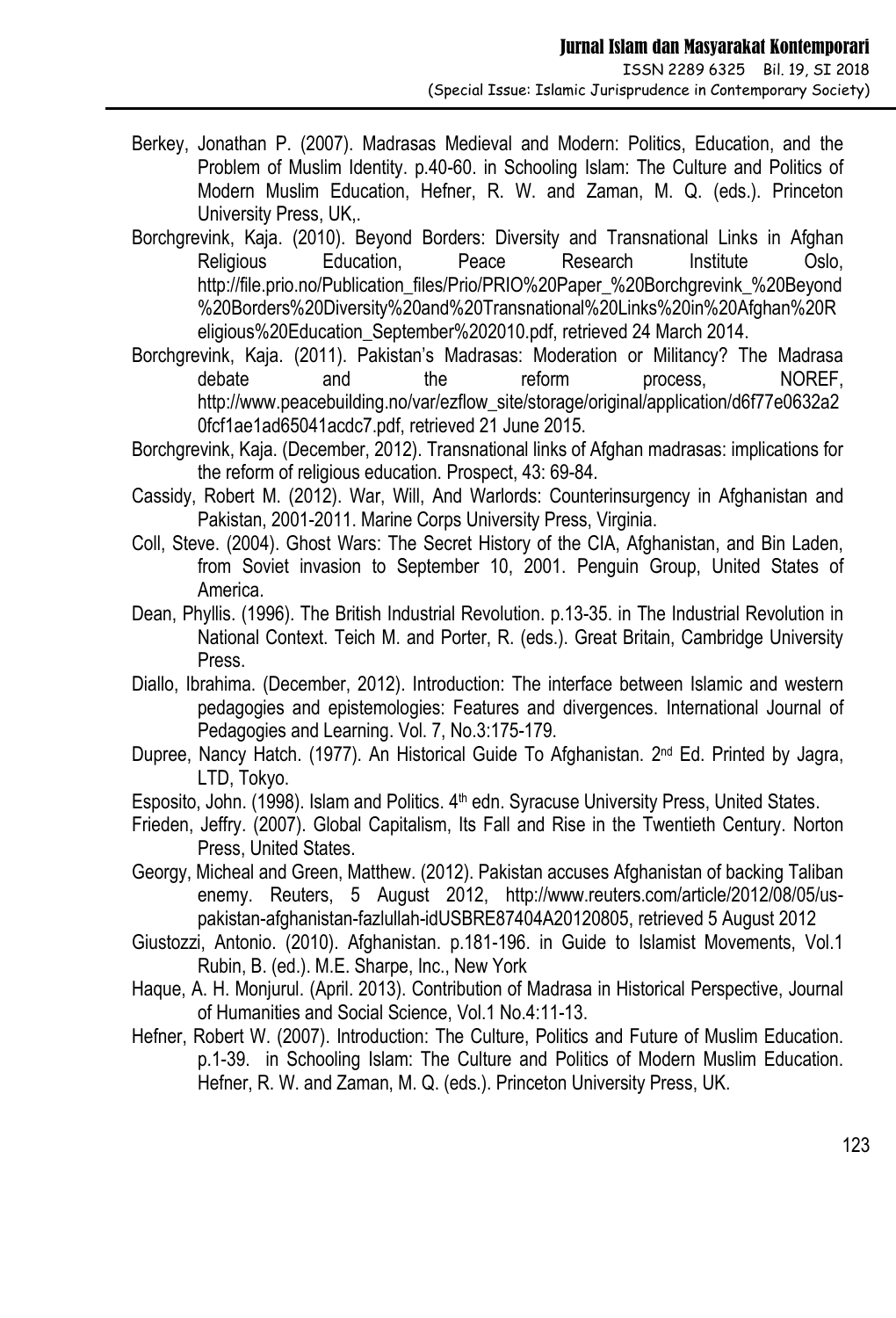Jones, Seth. (2009). In the Graveyards of Empires, America's War in Afghanistan. w.w. Norton & Company, New York.

Mandaville, Peter. (2007). Global Political Islam. Routledge, Oxon.

- Metcalf, Barbara. (2007). Madrasas and Minorities in Secular India. p.87-106. in Schooling Islam, The Culture and Politics of Modern Muslim Education. Hefner, R. W. and Zaman, M. Q. (eds.). Princeton University Press, UK.
- Mashal, Mujib. (2015). After Kabul Attack, Afghan Leader Points Finger at Pakistan for Failing to Stop Taliban. The New York Times, 10 August 2015, http://www.nytimes.com/2015/08/11/world/asia/suicide-car-bombing-kabulairport.html?\_r=0, retrieved 27 August 2015.
- Misdaq, Nabi. (2006). Afghanistan, Political frailty and external interference. Published by Routledge, New York.
- Nasr, Seyyed Hossein. (2013). Interview with Seyyed Hossein Nasr on Religion & the Environment', https://repository.library.georgetown.edu/bitstream/handle/10822/708819/CIRSNewslet

ter15Fall2013.pdf?sequence=5, retrieved 1 August 2015.

- Noor, Farish, Sikand, Yoginder and Bruinessen, Martin vab. (2008). Behind the Walls: Reapprising the Role and Importance of Madrasas in the World Today. p.9-30. in The Madrasa in Asia, Political Activism and Transnational Linkage. Noor, F. A., Sikand, Y. and Bruinessen, M. V. (eds.). Amsterdam University Press, Amsterdam.
- Nordic Recognition Information Centres. (2006) 'Report on the System of Education in Pakistan', http://norric.org/files/education-systems/Pakistan-2006.pdf, retrieved 7 September 2015.
- Quran, refer to scriptural source
- Qutb, Sayyid. (2001). Milestones. Islamic Book Service, India.
- Rais, Rasul Bakhsh. (January, 1999). Conflict in Afghanistan: Ethnicity, Religion and Neighbours. Ethnic Studies Report, Vol. XVII, No.1:1-10.
- Ramadan, Tariq. (2009). Radical Reform, Islamic Ethics and Liberation. Oxford University press, Oxford.
- Rasanayagam, Angelo. (2003). Afghanistan: A modern history. I.B. Tauris, New York.
- Rashid, Ahmed. (2001). Taliban: The Story of the Afghan Warlords. Pan Books, London.

Rashid, Ahmed. (2008) Descent into Chaos. Allen Lane, London.

- Rizvi, Hasan Askari. (2000). Military, State and Society in Pakistan. MACMILLAN Press Ltd, Great Britain.
- Roy, Oliver. (1986). Islam and Resistance in Afghanistan, Cambridge University Press, Cambridge.
- Saikal, Amin. (2004). Modern Afghanistan: A history of struggle and survival. I.B. Tauris & Co. Ltd, London.
- Samady, Saif R. (2001). Education and Afghan Society in the Twentieth Century. United Nations Educational, Scientific and Cultural Organization, Education Sector, http://unesdoc.unesco.org/images/0012/001246/124627E.pdf, retrieved 28, July 2015.